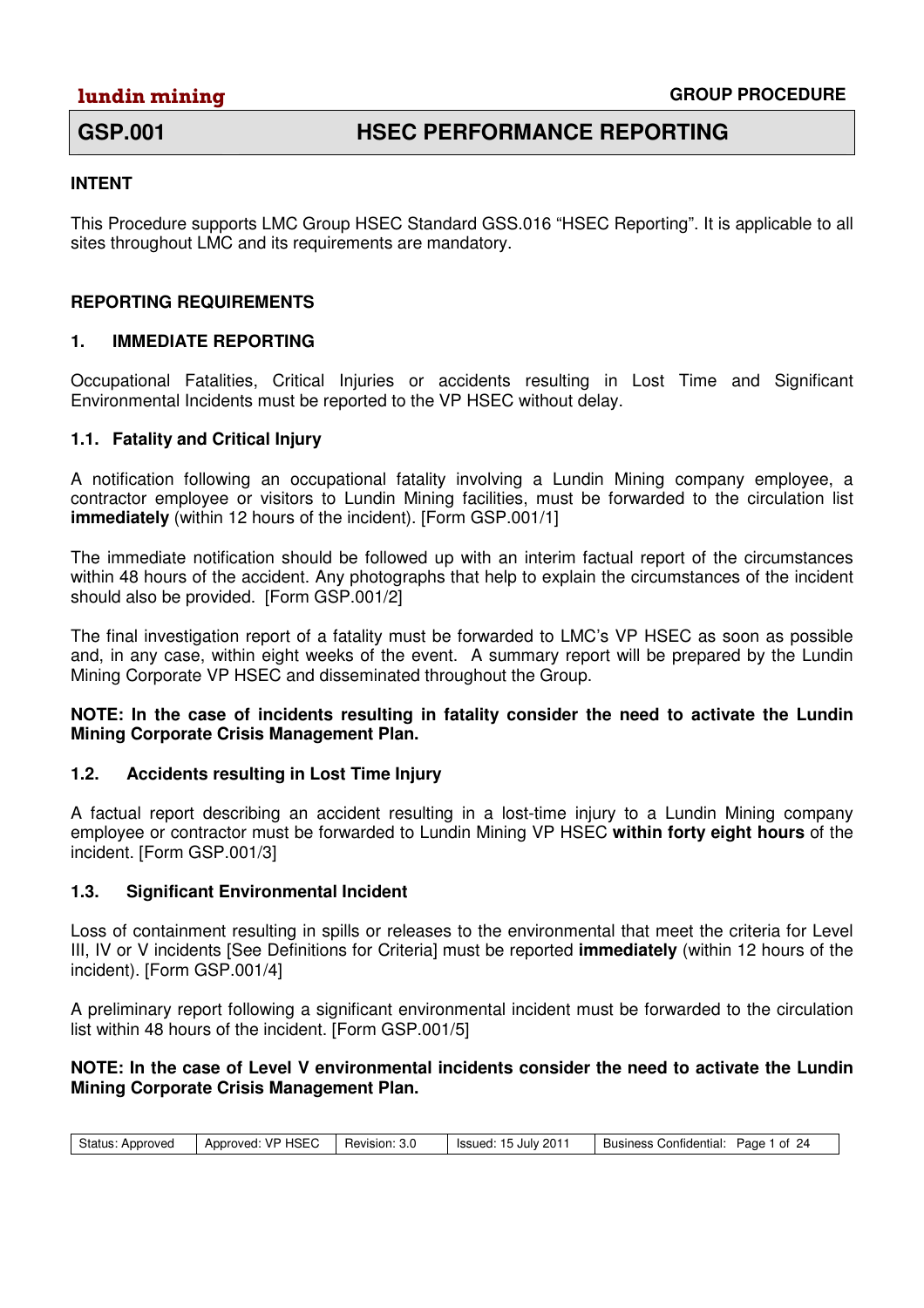### **2. MONTHLY HSEC REPORTING**

Sites shall provide to the VP HSEC safety statistics and statistics relating to environmental incidents (spills and releases) before the 7th working day of the month following the reporting period. [Form GSP.001/6 and Form GSP.001/7]

The Vice President HSEC shall prepare a Monthly Report for the President/CEO for inclusion in the CEO's monthly report to the LMC Board.

### **3. QUARTERLY HSEC REPORTING**

Quarterly reports shall be provided by the Sites the Vice President HSEC including the information required in Form GSP.001/8.

The Vice President HSEC shall prepare a Quarterly HSEC report for submission to the President and CEO and the HSEC Committee of the Board of Directors. The report will include information reported by the Sites in Form GSP.001/8 and/or other information requested by the CEO and/or the Chair of the HSEC Committee.

### **4. ANNUAL SUSTAINABILTY REPORT**

Public reporting of data will be done in a Sustainability Report for operations where Lundin Mining has, or shares, operational control. Reporting will follow accepted industry practices for public disclosure (e.g. GRI).

The Vice President HSEC shall implement systems to collect such information as may be required by LMC for potential inclusion in other annual public reports produced by the Company.

### **RELATED DOCUMENTS**

GSP.002 HSEC Incident management and classification GSS.007 Document Control & Recordkeeping

| Status: Approved | Approved: VP HSEC | Revision: 3.0 | Issued: 15 July 2011 | Business Confidential: Page 2 of 24 |
|------------------|-------------------|---------------|----------------------|-------------------------------------|
|------------------|-------------------|---------------|----------------------|-------------------------------------|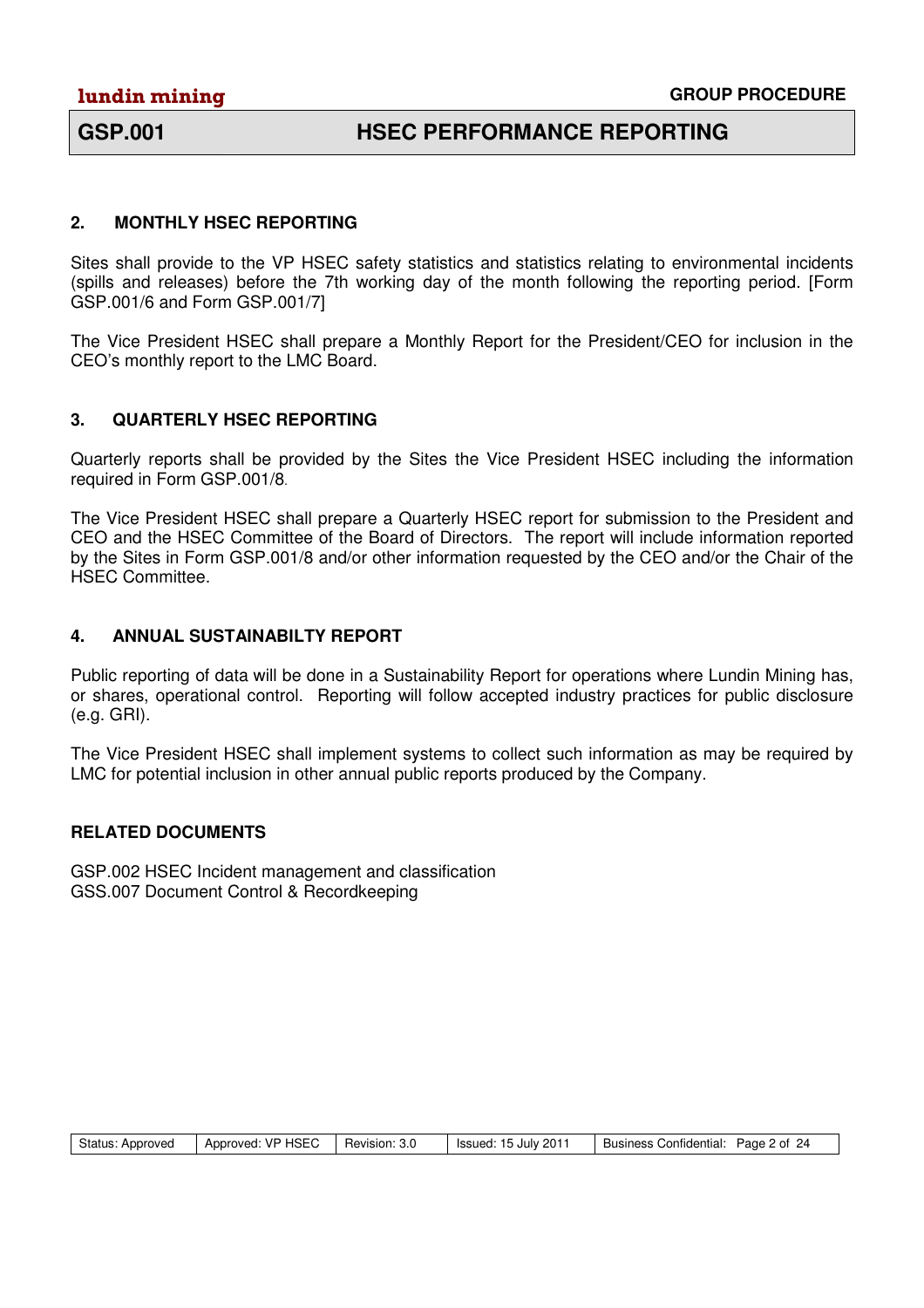## **Attachments**

| GSP.001/1 | Fatal and Critical Injury. Immediate Incident Report |
|-----------|------------------------------------------------------|
| GSP.001/2 | Fatal and Critical Injury. Follow up Report          |
| GSP.001/3 | Lost Time Injury. Report                             |
| GSP.001/4 | Environmental Incident. Immediate Incident Report    |
| GSP.001/5 | Environmental Incident. Follow up Report             |
| GSP.001/6 | <b>Safety Statistics. Monthly Report</b>             |
| GSP.001/7 | Environmental Incidents. Monthly Report              |
| GSP.001/8 | <b>Quarterly Reporting Requirements</b>              |
| GSP.001/9 | <b>Environmental Reporting Criteria</b>              |

### **DEFINITIONS**

| Accident                                  | An unplanned event that causes injury, loss or damage to people,<br>equipment, property or the environment.                                                                                                                                                                                                                                                                                             |
|-------------------------------------------|---------------------------------------------------------------------------------------------------------------------------------------------------------------------------------------------------------------------------------------------------------------------------------------------------------------------------------------------------------------------------------------------------------|
| <b>Cases Referred for</b><br>Compensation | The number of employees referred for compensation for occupational illness<br>or suspected cases identified by an occupational medical practitioner.                                                                                                                                                                                                                                                    |
| <b>Company Employees</b>                  | Workers who are directly under the managerial responsibility of a Lundin<br>Mining Site including employees in Joint Venture operations where Lundin<br>Mining has a majority interest and/or has operational control.                                                                                                                                                                                  |
| Contractor<br>Employees                   | All persons working on the premises of the operation but employed by an<br>outside organisation and under the direct supervision of such outside<br>organisation. Typically such persons will be involved with construction work<br>or with specialised activities forming part of a more comprehensive contract<br>including the supply of a service, materials, equipment or specialised<br>knowledge |
| Competent                                 | Having a combination of attributes such as knowledge, skills, abilities and<br>attitudes providing adequate assurance of successful performance.                                                                                                                                                                                                                                                        |
| Corporate                                 | Activities under the central control of the senior management team of the<br>corporation.                                                                                                                                                                                                                                                                                                               |
| Crisis                                    | A sudden event that may significantly affect the company's ability to carry<br>out its business. A crisis requires corporate, senior management<br>involvement and action.                                                                                                                                                                                                                              |
| Critical equipment                        | A piece of equipment or structure whose failure or whose failure to operate<br>to design or specification poses an unacceptable risk.                                                                                                                                                                                                                                                                   |
| Critical Injury                           | An injury of a serious nature that:<br>is life threatening                                                                                                                                                                                                                                                                                                                                              |

| Status: Approved | Approved: VP HSEC | Revision: 3.0 | $\sqrt{201}$ Issued: 15 July 201 | Business Confidential: Page 3 of 24 |
|------------------|-------------------|---------------|----------------------------------|-------------------------------------|
|------------------|-------------------|---------------|----------------------------------|-------------------------------------|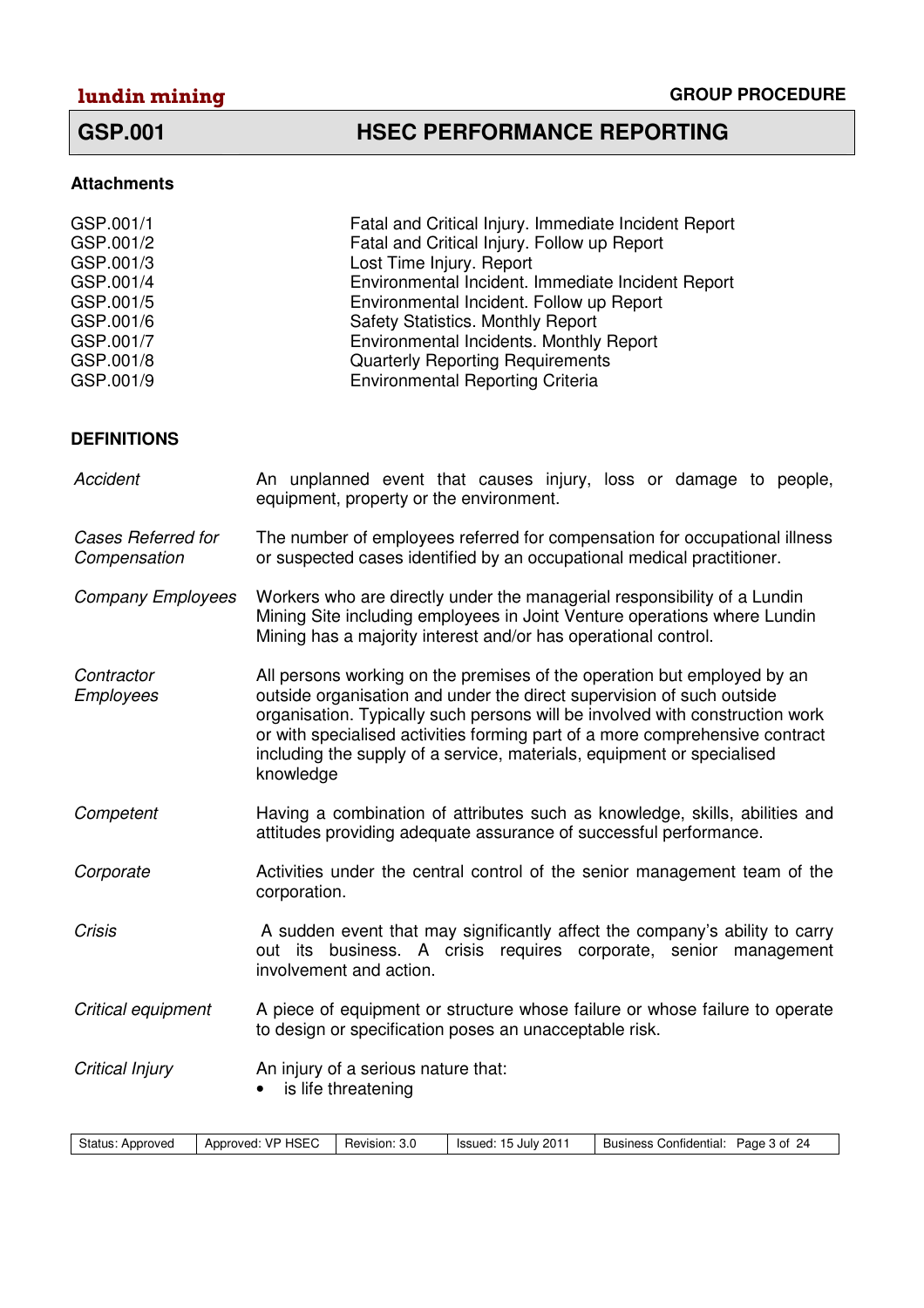|  | <b>GROUP PROCEDURE</b> |
|--|------------------------|
|--|------------------------|

### $l$ undin mining

## **GSP.001 HSEC PERFORMANCE REPORTING**

- produces unconsciousness
	- results in substantial loss of blood
- is a fracture of a large bone of the leg or arm
- is a burn to a substantial part of the body
- causes the loss of sight of an eye
- Disabling Injury **An occupational injury, disease or illness that renders a person unable to** carry out their full pre-injury (normal) duties on the next working shift, assuming that this will occur at the same time the next day. All injuries resulting in fractures are considered disabling injuries.
- **Environmental** reporting levels Criteria for assessing the severity of environmental incidents considering amount of material spilled or released, impact on the environment, regulatory compliance and concern by local communities. See Attachment GSP.001/9
- **Fatality** See Occupational Fatality
- First Aid Injury: An occupational accident or illness occurring in the workplace that is safely treated at the workplace by a qualified person trained in first aid and which does not require treatment by a licensed medical professional and which does not result in a lost day.

The following types of treatment are classified as **first aid treatments** and incidents requiring this level of treatment **are not included** in the definition of recordable injury:

- Use of non-prescription medications at non-prescription strength
- Administering tetanus immunizations
- Cleaning, flushing, or soaking wounds on the skin surface
- Use of wound coverings such as bandages, adhesive strips, gauze pads, butterfly
- bandages, etc.
- Applying hot or cold therapy
- use of non-rigid means of support, such as elastic bandages, wraps, non-rigid back belts, etc.
- Use of temporary immobilization devices while transporting an accident victim
	- (splints, slings, neck collars, or back boards)
- Drilling a fingernail or toenail to relieve pressure or draining fluids from blisters
- Use of eye patches
- Use of simple irrigation or a cotton swab to remove foreign bodies

| Status: Approved | Approved: VP HSEC | Revision: 3.0 | Issued: 15 July 2011 | Business Confidential: Page 4 of 24 |
|------------------|-------------------|---------------|----------------------|-------------------------------------|
|                  |                   |               |                      |                                     |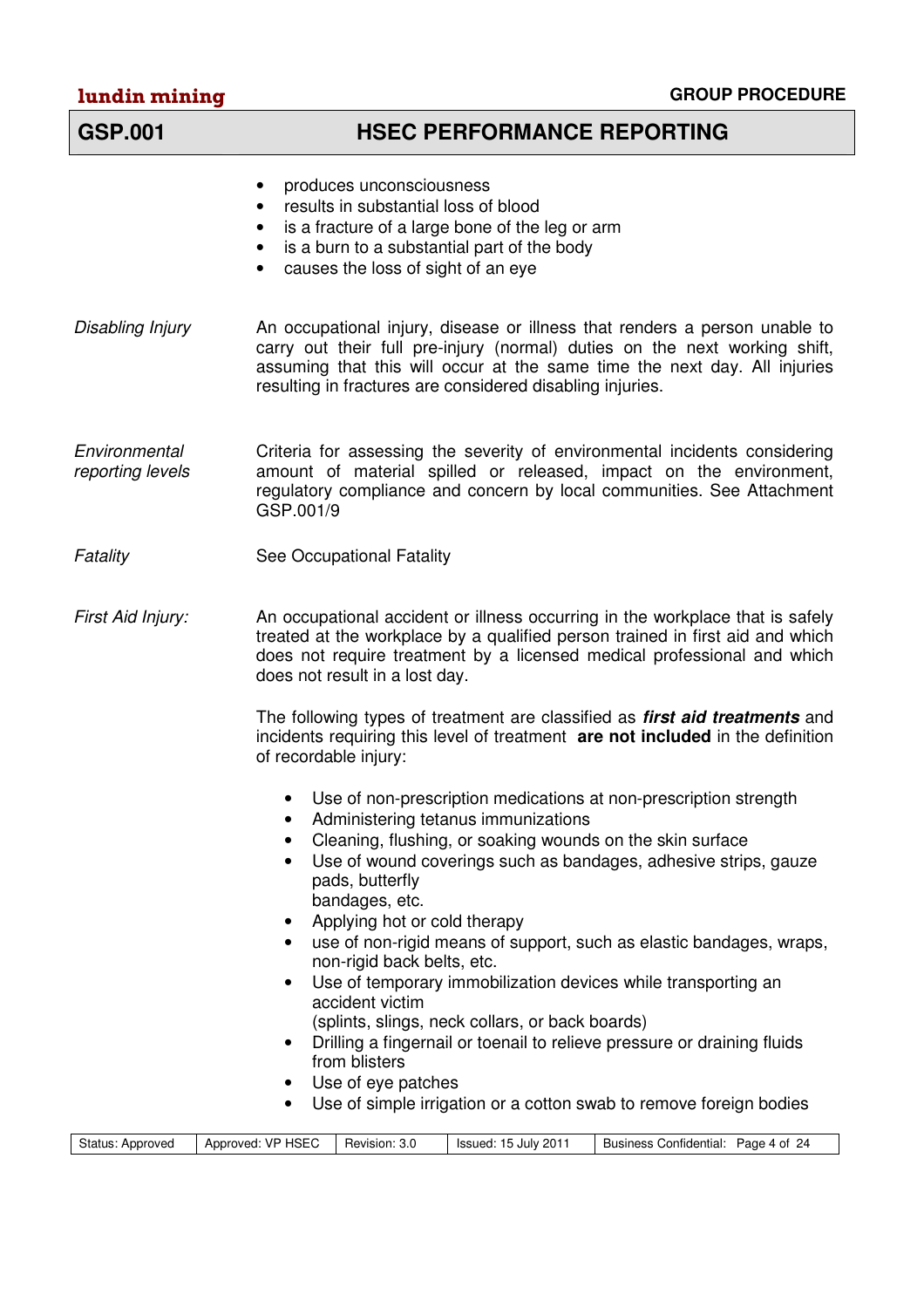|                                         | not embedded<br>in or adhered to the eye<br>Use of irrigation, tweezers, cotton swabs, or other simple means to<br>$\bullet$<br>remove splinters<br>or foreign material from areas other than the eye<br>Use finger guards<br>$\bullet$<br>Use of massages<br>$\bullet$<br>Drinking fluids to relieve heat stress.<br>$\bullet$      |  |  |  |
|-----------------------------------------|--------------------------------------------------------------------------------------------------------------------------------------------------------------------------------------------------------------------------------------------------------------------------------------------------------------------------------------|--|--|--|
|                                         | Whether administered by a qualified medical professional or not, incidents<br>requiring these treatments are not included in the definition of recordable<br><i>injury.</i>                                                                                                                                                          |  |  |  |
|                                         | At high altitude, where oxygen is administered because blood $O2$ levels are<br>depressed, this would be classified as a first aid treatment. But, where an<br>employee is exhibiting signs of distress due to altitude and oxygen therapy<br>or hyperbaric treatment is required, the incident is classified as a medical<br>aid.   |  |  |  |
| <b>Full Time Equivalent</b><br>Employee | (FTE) Total staff numbers expressed as the equivalent full-time positions.<br>e.g. two half-time positions are counted as one full-time.                                                                                                                                                                                             |  |  |  |
| <b>Group Guideline</b>                  | A guidance document that presents a recommended approach for the<br>implementation of Group Standards but which are not mandatory.                                                                                                                                                                                                   |  |  |  |
| <b>Group Procedure</b>                  | A document setting out a required approach across the Company for an<br>aspect of HSEC management. They support Group Standards with more<br>specific information and requirements where a consistent approach is<br>necessary. e.g. reporting HSEC information, Incident management and<br>classification, Crisis Management etc.   |  |  |  |
| <b>Group Standard</b>                   | Group Standards set out the minimum expectations that are placed on Sites<br>for HSEC performance. Requirements described in standards are<br>mandatory and must be conformed to, although the means by which this is<br>achieved is left to the discretion of the Site Manager.                                                     |  |  |  |
| Hours at Work                           | The total number of hours worked by the workforce during the reporting<br>period. Leave, sick days and other absences should be excluded. If actual<br>hours worked are not available at a reporting period then an estimate should<br>be based on previous, equivalent periods and correction made at the next<br>reporting period. |  |  |  |
| <b>HSEC Policy</b>                      | The Lundin Mining Corporation HSEC Policy approved by the Board of<br>Directors and approved by the President and CEO                                                                                                                                                                                                                |  |  |  |
| <b>Incident</b>                         | Any occurrence that has resulted in, or has the potential to result in, adverse<br>consequences to people, the environment, the community or property                                                                                                                                                                                |  |  |  |
| Status: Approved                        | Approved: VP HSEC<br>Business Confidential: Page 5 of 24<br>Revision: 3.0<br>Issued: 15 July 2011                                                                                                                                                                                                                                    |  |  |  |

| Status: Approved | Approved: VP HSEC | Revision: 3.0 | Issued: 15 July 2011 | Business Confidential:<br>Page 5 of 24 |
|------------------|-------------------|---------------|----------------------|----------------------------------------|
|------------------|-------------------|---------------|----------------------|----------------------------------------|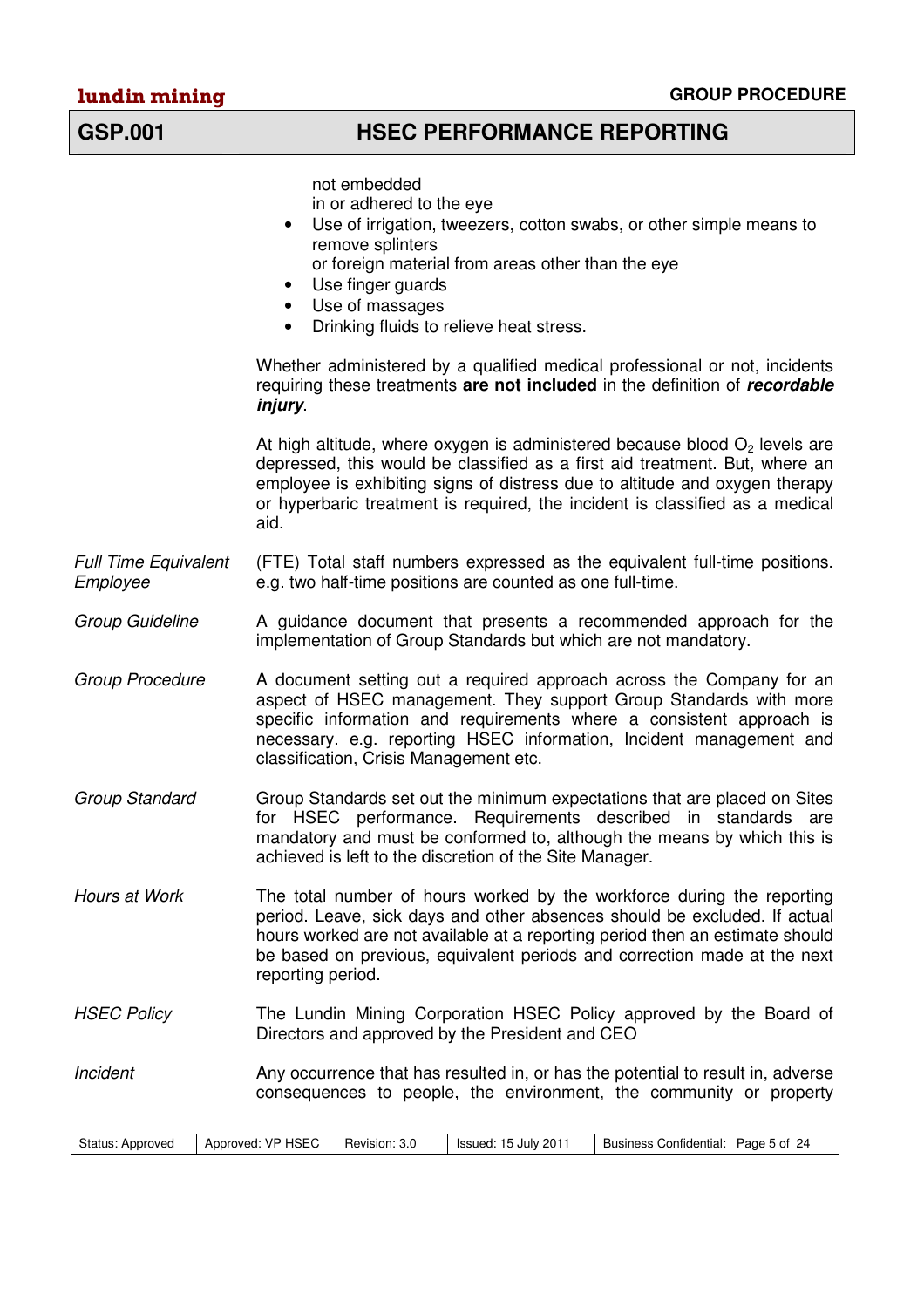| lundin mining                           | <b>GROUP PROCEDURE</b>                                                                                                                                                                                                                                                                                                                                                                                                                                                                                                                           |
|-----------------------------------------|--------------------------------------------------------------------------------------------------------------------------------------------------------------------------------------------------------------------------------------------------------------------------------------------------------------------------------------------------------------------------------------------------------------------------------------------------------------------------------------------------------------------------------------------------|
| <b>GSP.001</b>                          | <b>HSEC PERFORMANCE REPORTING</b>                                                                                                                                                                                                                                                                                                                                                                                                                                                                                                                |
|                                         | including significant deviations from standard operating procedures.                                                                                                                                                                                                                                                                                                                                                                                                                                                                             |
| Incidence of<br>Occupational<br>Disease | The number of new cases certified or identified during the reporting period<br>per disease / illness category.<br>For the same disease category the total, current count of cases, regardless<br>of the time of diagnosis.                                                                                                                                                                                                                                                                                                                       |
| Letter of<br>Conformance                | A letter written by each General Manager to the CEO annually that<br>describes, for each site under his control:<br>A statement indicating the extent to which each of the specific<br>requirements contained in the HSEC Policy are being achieved.<br>A statement of conformance or non-conformance with each HSE Group<br>$\bullet$<br>Standard and Procedure.<br>Where a non-conformance is recorded, a statement of the nature of the<br>$\bullet$<br>non-conformance and a summary of the proposed corrective action shall<br>be included. |
| Lost Time Injury                        | An occupational accident or illness occurring at the workplace which results in<br>the loss of a day or more from regularly scheduled work, following the day of<br>the accident. Time lost on the day of the accident is not counted as a lost<br>day.                                                                                                                                                                                                                                                                                          |
| Lost Time Injury<br>Frequency           | The number of lost time accidents x 200,000<br>Number of hours worked                                                                                                                                                                                                                                                                                                                                                                                                                                                                            |
|                                         | [Note: in some jurisdictions LTIFR is based on 1,000,000 hours. While<br>operations in these jurisdictions may need to report on a million hour basis,<br>and wish to track performance on a million hours index, to provide<br>consistency across the corporation, a rate based on 200,000 hours worked<br>will be used for corporate reporting].                                                                                                                                                                                               |
| Manager                                 | Any employee who has others reporting to him/her, or who has the authority<br>to allocate resources.                                                                                                                                                                                                                                                                                                                                                                                                                                             |
| <b>Medical Aid Injury</b>               | An occupational accident or illness occurring in the workplace of such<br>severity that some form of medical treatment by a licensed medical<br>professional including a nurse or physician is required.                                                                                                                                                                                                                                                                                                                                         |
|                                         | For reporting purposes, Medical Aid includes only those accidents or<br>illnesses that do not result in any days lost from regularly scheduled work<br>beginning the day following the accident or illness. (In which case they may<br>be classified as Lost Time Accidents or Disabling Injury Accidents).                                                                                                                                                                                                                                      |
|                                         | The definitions relate to the type of treatment being provided, not to who<br>actually provides the treatment. For example, applying a Band-Aid would<br>always be classified as First-Aid, even if done by a doctor or nurse.                                                                                                                                                                                                                                                                                                                   |

| Approved: VP HSEC<br>Status: Approved | Revision: 3.0 | Issued: $15$ July $201$ | Business Confidential: Page 6 of 24 |
|---------------------------------------|---------------|-------------------------|-------------------------------------|
|---------------------------------------|---------------|-------------------------|-------------------------------------|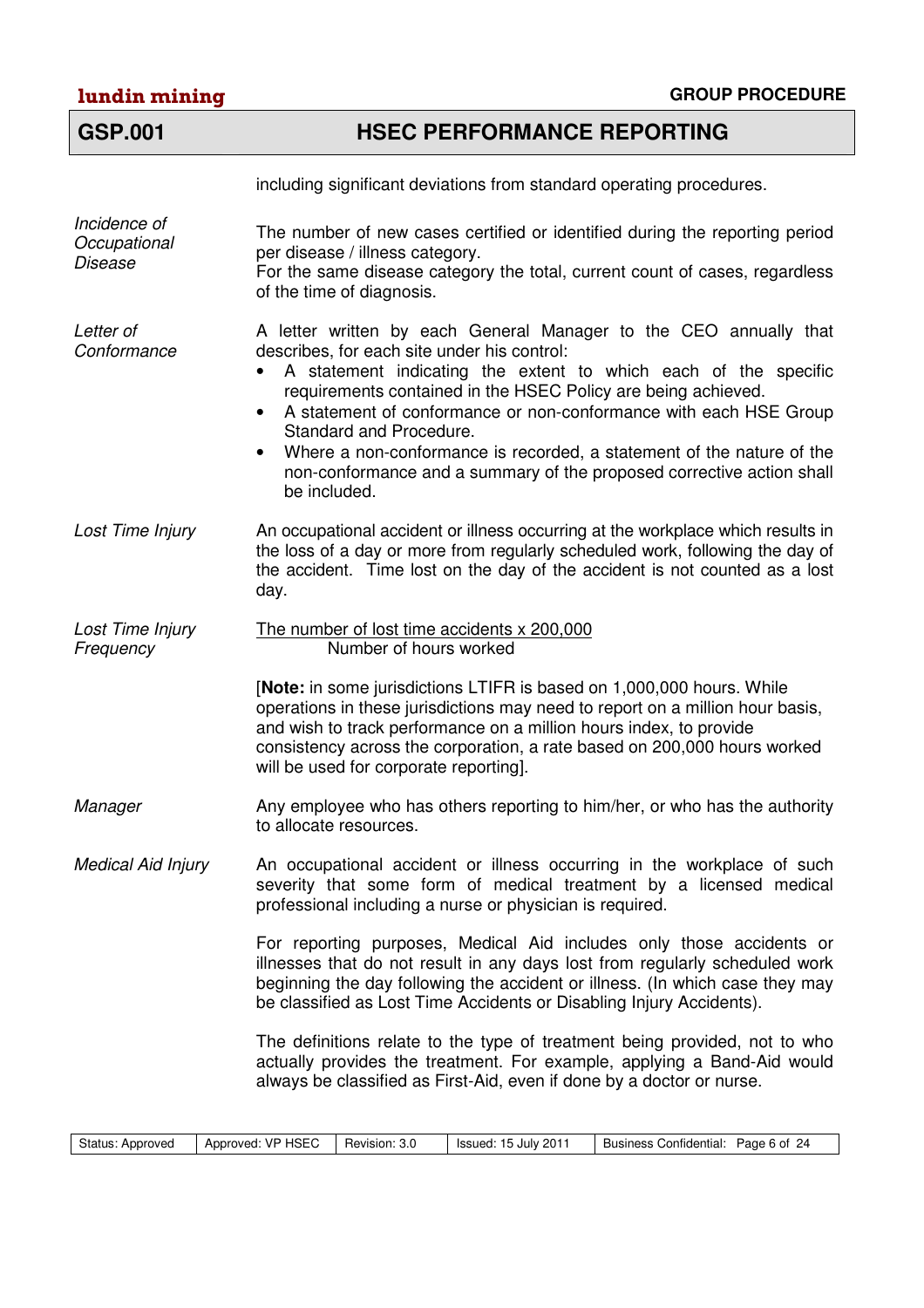The following are classified as medical aid treatments and **are recordable**:

- Treatment for infection,
- Application of antiseptics during second or subsequent visits to medical personnel,
- Treatment of second or third degree burn (s).
- Application of butterfly adhesive dressing(s),
- Application of sutures (stitches),
- Removal of foreign bodies embedded in eye,
- Removal of foreign bodies from wound, if procedure is complicated because of depth of embedment, size, or location,
- Use of prescription medication (except a single dose administered on the first visit for minor injury or discomfort,
- Application of hot or cold compress(es) during second or subsequent visits to medical personnel,
- Cutting away dead skin (surgical debridement),
- Application of heat therapy during second or subsequent visits to medical personnel,
- Use of whirlpool bath therapy during second or subsequent visit to medical personnel,
- Positive x-ray diagnosis (fractures, broken bones, etc.),
- Use of hot or cold soaking therapy during second or subsequent visit to medical personnel,
- Admission to a hospital or equivalent medical facility for treatment or prolonged observation.

The following are **not** considered medical aid treatment and **are not recordable**:

- Visits to a doctor or healthcare professional for observation or counselling
- Diagnostic procedures including administering prescription medications that are solely for diagnostic purposes
- Any procedure defined as *first aid* whether administered by a qualified medical professional, or not.

Where oxygen therapy or hyperbaric treatment is administered because an employee is exhibiting signs of distress due to altitude, then this would be a medical aid. When oxygen is administered because blood  $O<sub>2</sub>$  levels are depressed, this would be a first aid treatment.

**Occupational** Disease or Illness An acute or chronic illness resulting from exposure to a harmful chemical, physical, or biological agent in the workplace.

| Status: Approved | Approved: VP HSEC | Revision: 3.0 | Issued: 15 July 2011 | Business Confidential: Page 7 of 24 |
|------------------|-------------------|---------------|----------------------|-------------------------------------|
|                  |                   |               |                      |                                     |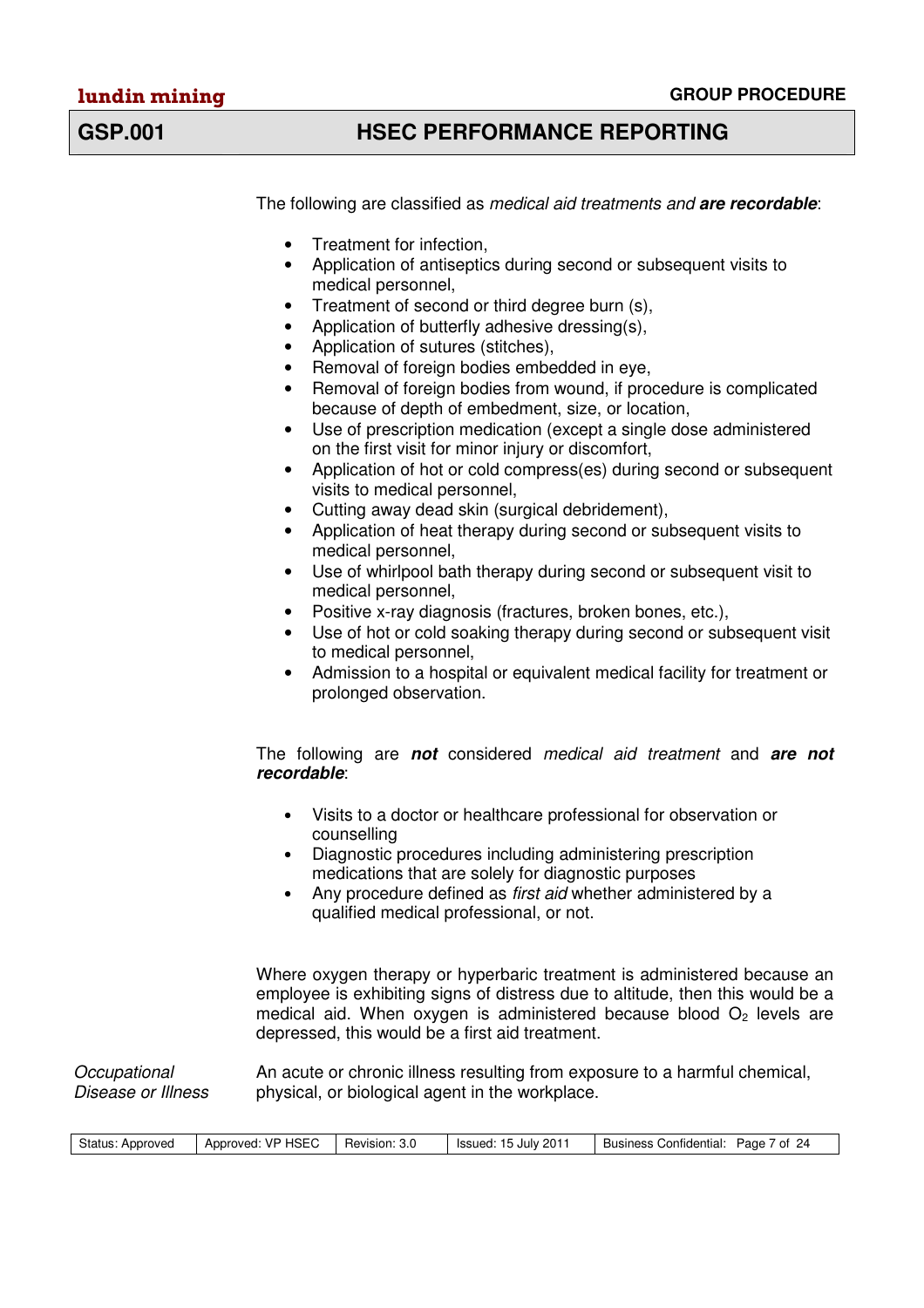Occupational diseases/illness are categorised as:

- 1. Cancer caused by agents where a direct link between exposure or a worker to this agent and the cancer suffered is established.
- 2. Disease / Disorders due to repeated trauma (Repetitive Strain Injury).
- 3. Noise Induced Hearing Loss
- 4. Musculo-skeletal conditions
- 5. Dust related diseases / disorders of the lungs e.g. Silicosis, Asbestosis (Certified cases only)
- 6. Poisoning. (Systemic effects of toxic agents) e.g. cyanide poisoning, carbon monoxide poisoning, food poisoning in mine camps.
- 7. Respiratory conditions due to toxic agents and irritants.
	- Occupational asthma
	- Chronic bronchitis
- 8. Skin diseases and disorders e.g. occupational dermatitis, metal eczema.
- 9. Disorders due to exposure to Physical agents, including:
	- Noise induced hearing loss,
	- Heat stress, (requiring treatment by a medical practitioner)
	- Effects of exposure to extreme low temperature (e.g. frostbite),
	- Hypobaric effects (altitude sickness and other altitude effects requiring treatment by a medical practitioner)
	- **Effects of ionizing radiation**
	- Effects of non-ionizing radiation (welding flash, laser injury, UV exposure, etc.).
	- Vibration induced disorders, (e.g. White finger disease).
- 10. Other disorders including diseases caused by infectious agents Tuberculosis, Malaria, outbreaks of respiratory disease such as influenza or Bird Flu in camps).
- [Note 1. Occupational Diseases/Disorders or Illnesses should be reported if diagnosed by a medical professional or if a case is accepted as a valid claim by a Workers' Compensation Board.]
- [Note 2. Non-occupational diseases should be reported only if they have workplace relevance and must be reported strictly in accordance with the confidentiality requirements of health, human rights and labour legislation].

|  | Status: Approved | Approved: VP HSEC   Revision: 3.0 |  | Issued: 15 July 2011 | Business Confidential: Page 8 of 24 |
|--|------------------|-----------------------------------|--|----------------------|-------------------------------------|
|--|------------------|-----------------------------------|--|----------------------|-------------------------------------|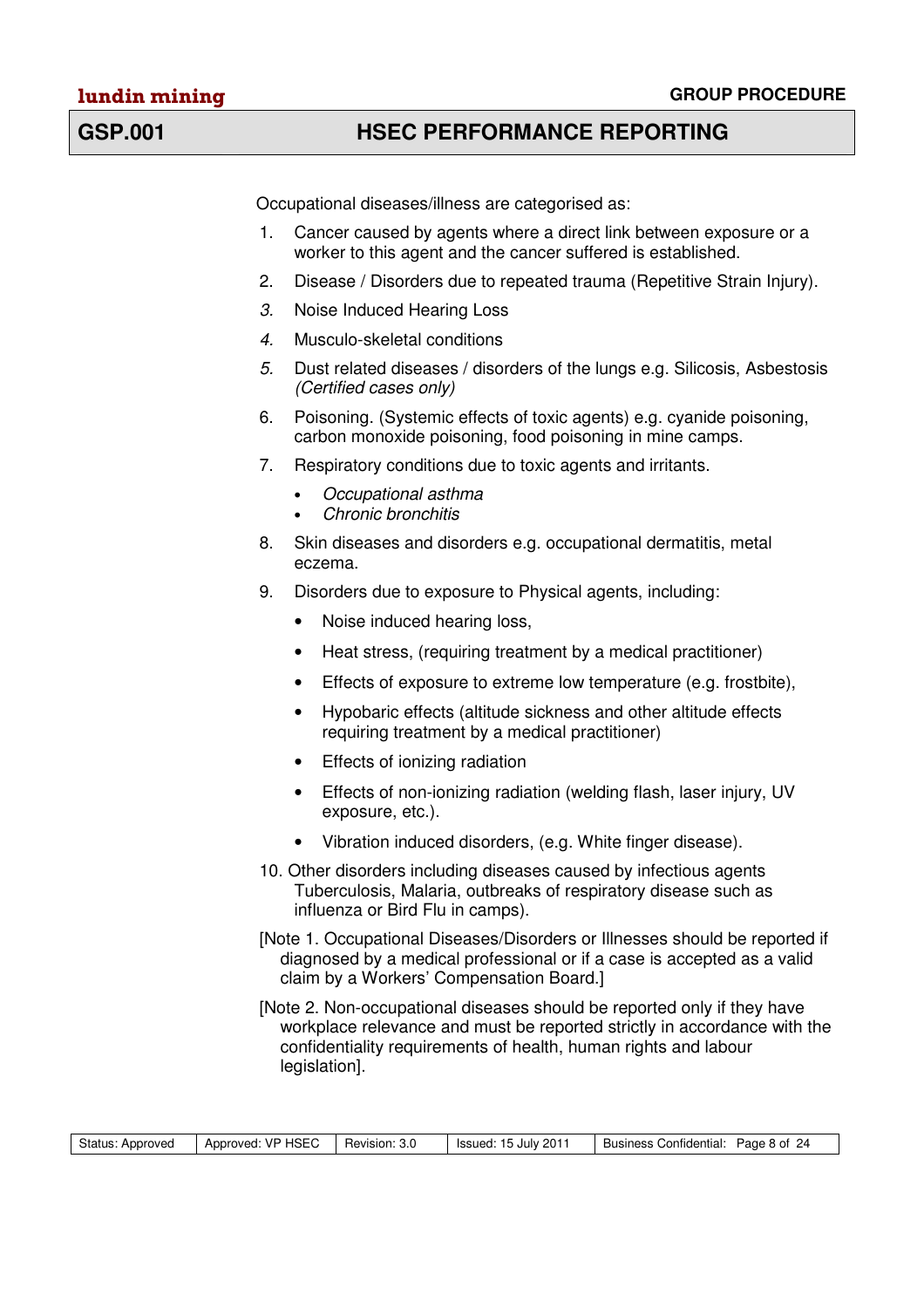| <b>GSP.001</b>                                 | <b>HSEC PERFORMANCE REPORTING</b>                                                                                                                                                                                                                                                                                                                                                                                                                                                                                                                                                                                                                                     |
|------------------------------------------------|-----------------------------------------------------------------------------------------------------------------------------------------------------------------------------------------------------------------------------------------------------------------------------------------------------------------------------------------------------------------------------------------------------------------------------------------------------------------------------------------------------------------------------------------------------------------------------------------------------------------------------------------------------------------------|
| Occupational<br><b>Exposure Limit</b><br>(OEL) | Occupational Exposure Limit refers to concentration of substances or levels<br>of exposure to physical agents that represents conditions under which<br>nearly all workers may be repeatedly exposed day after day without adverse<br>health affect. This level must take into account the daily exposure time of<br>the individual. ACGIH TLV's are exposure limits.                                                                                                                                                                                                                                                                                                 |
| <b>Occupational Fatality</b>                   | Loss of life resulting from events or conditions, including acts of violence, that<br>occurred during a time when the worker was considered to be on duty or on<br>Company business. A fatality is classified as occupational, irrespective of<br>time intervening between the beginning of the illness or injury and the<br>occurrence of the death.<br>Occupational fatalities include deaths resulting from travel, transport or road<br>traffic accidents in which workers are involved, and which arise out of or in the<br>course of work; (i.e. at work, or otherwise carrying on the business of the<br>employer). No lost days are attributed to a fatality. |
| <b>Permanent Disability</b>                    | Applies in cases in which a person does not have the capacity to ever<br>resume his/ her full responsibilities of his/her regular work and is unlikely to<br>ever recover that capacity because of an occupational disease or injury.                                                                                                                                                                                                                                                                                                                                                                                                                                 |
| Policy                                         | Formal expression of management's commitment to health and safety and<br>presents the stance of the company to interested external parties. In LMC<br>there is only one HSEC Policy and it must be prominently displayed at, and<br>adhered to at all Sites. (See HSEC Policy).                                                                                                                                                                                                                                                                                                                                                                                       |
| Prevalence of<br>Occupational<br>Disease       | The total current count of cases, regardless of the time of diagnosis for a<br>category of disease.                                                                                                                                                                                                                                                                                                                                                                                                                                                                                                                                                                   |
| <b>Restricted Work</b><br>Case (RWC)           | Any injury arising out of or in connection with work, which renders the<br>person, although at work, unable to perform the full duties of his/her regular<br>work on the next calendar day (including weekends and public holidays),<br>after the day of the injury, is to be recorded as a restricted work case.                                                                                                                                                                                                                                                                                                                                                     |
| Severity Ratio (SR)                            | The total number of lost days and/or restricted work days, resulting from<br>injuries (or illness), divided by the total number of lost / restricted work day<br>cases:                                                                                                                                                                                                                                                                                                                                                                                                                                                                                               |
|                                                | (lost days and/or restricted work days)<br>No. of lost day cases / restricted work<br>Severity Ratio =<br>day cases                                                                                                                                                                                                                                                                                                                                                                                                                                                                                                                                                   |
| Recordable Injury                              | An occupational accident or illness occurring at the workplace which results<br>in fatality, a lost-time injury or medical aid injury.                                                                                                                                                                                                                                                                                                                                                                                                                                                                                                                                |

| Status: Approved | Approved: VP HSEC | Revision:<br>.3.0 | 15 July 2011<br>Issued: | <b>Business Confidential:</b><br>Page 9 of 24 |
|------------------|-------------------|-------------------|-------------------------|-----------------------------------------------|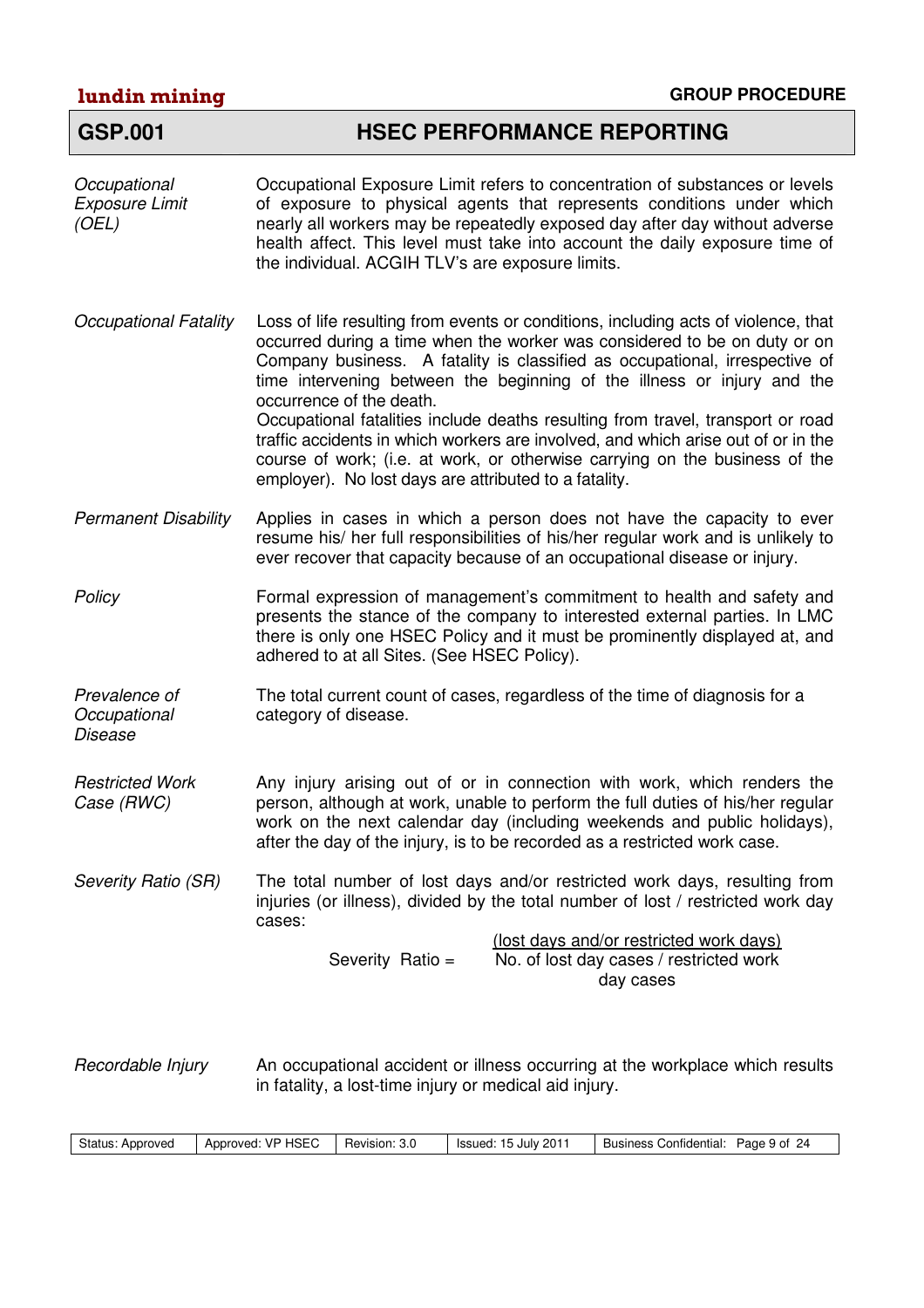| lundin mining                                  | <b>GROUP PROCEDURE</b>                                                                                                                                                                                                                                                                                                                                                                                                                                                                |
|------------------------------------------------|---------------------------------------------------------------------------------------------------------------------------------------------------------------------------------------------------------------------------------------------------------------------------------------------------------------------------------------------------------------------------------------------------------------------------------------------------------------------------------------|
| <b>GSP.001</b>                                 | <b>HSEC PERFORMANCE REPORTING</b>                                                                                                                                                                                                                                                                                                                                                                                                                                                     |
| Recordable Injury<br>Frequency                 | The number of fatalities, lost time and medical aid accidents x 200,000<br>Number of hours worked                                                                                                                                                                                                                                                                                                                                                                                     |
|                                                | [For assistance in classification see definitions for First Aid and Medical Aid]                                                                                                                                                                                                                                                                                                                                                                                                      |
| <b>Risk Assessment</b>                         | The systematic evaluation of the degree of risk posed by an activity of<br>operation.                                                                                                                                                                                                                                                                                                                                                                                                 |
| <b>Significant Event or</b><br><b>Incident</b> | A determination of significance is largely based on management's best<br>professional judgment. An event described as significant could include<br>HSEC incidents, spills, and violations of government policy or issues that<br>could affect the Company's reputation and growth strategy in three critical<br>areas:<br>1. Shareholder and investor support and access to capital markets<br>2. Operations' efficiency or business interruption<br>3. Project delays or cost impact |
|                                                | Additional examples could include:<br>Poor track record or adverse environmental effects<br>Emergencies and crisis as defined in the Crisis Management Plan<br>$\bullet$<br>Public concerns or complaints<br>$\bullet$<br>Media attention<br>$\bullet$<br>Major changes or new items that could have a material impact on the<br>Company<br>Events that may lead to regulatory penalties, fines or legal actions<br>against the Company                                               |
| Site                                           | A location where the exploration, development, mining, distribution and<br>administrative activities of the Company are carried out.                                                                                                                                                                                                                                                                                                                                                  |

| Status: Approved | Approved: VP HSEC | Revision: 3.0 | Issued: 15 July 2011 | Business Confidential: Page 10 of 24 |  |
|------------------|-------------------|---------------|----------------------|--------------------------------------|--|
|------------------|-------------------|---------------|----------------------|--------------------------------------|--|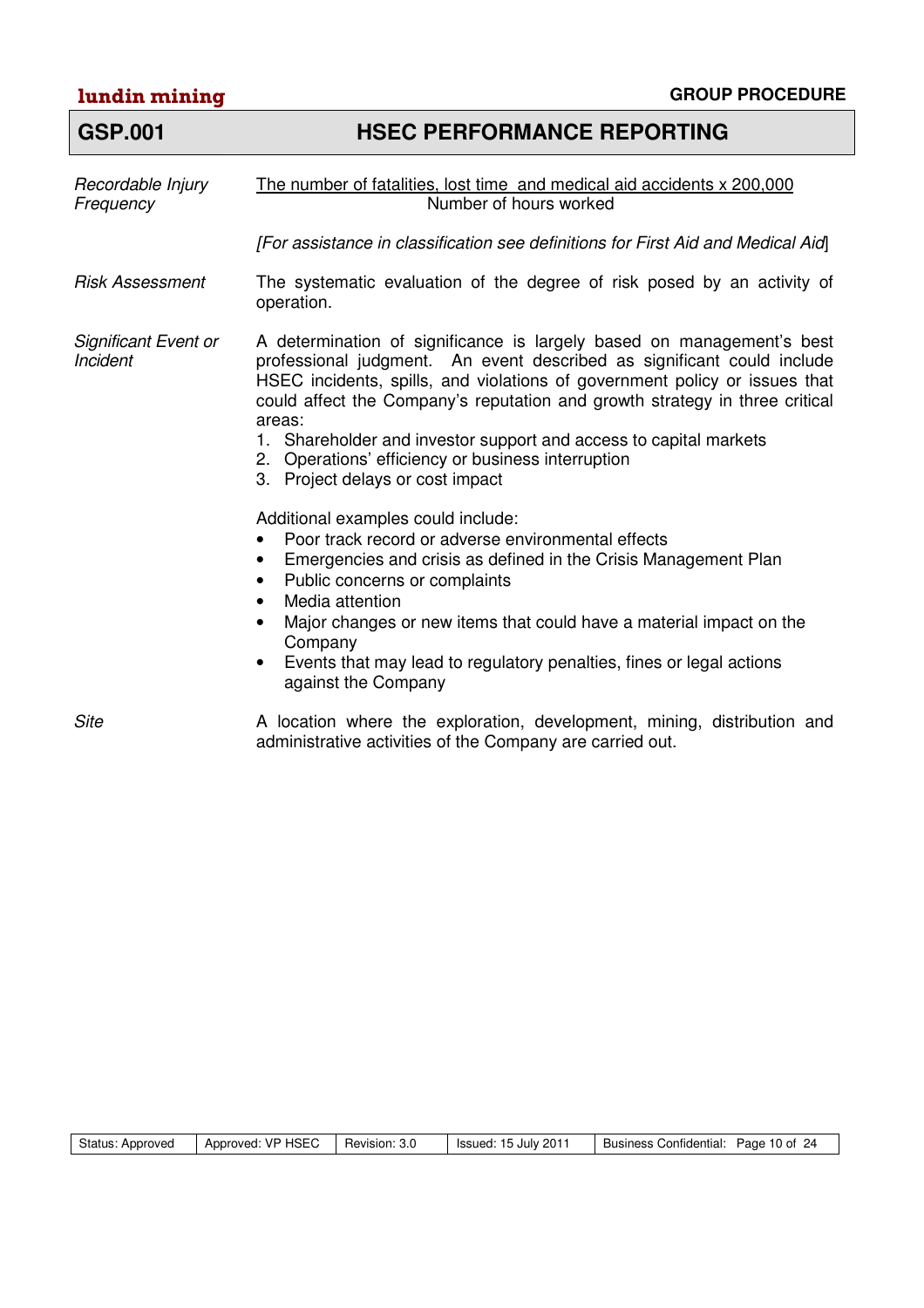# **GSP.001/1 FATAL & CRITICAL INJURY REPORT**

| lundin mining<br>GSP.001/1                             | <b>IMMEDIATE ACCIDENT REPORT</b><br><b>Reported within 12 hours of Incident</b>                                                                                                                 |  |  |  |
|--------------------------------------------------------|-------------------------------------------------------------------------------------------------------------------------------------------------------------------------------------------------|--|--|--|
|                                                        |                                                                                                                                                                                                 |  |  |  |
|                                                        | <b>FATAL AND CRITICAL INJURY</b>                                                                                                                                                                |  |  |  |
| <b>Reported to</b>                                     | President/CEO, Vice President HSEC, Chief Operating<br><b>Officer</b>                                                                                                                           |  |  |  |
| <b>Facility/Operation</b>                              |                                                                                                                                                                                                 |  |  |  |
| Location                                               |                                                                                                                                                                                                 |  |  |  |
| <b>Work Area</b>                                       |                                                                                                                                                                                                 |  |  |  |
| <b>Person Reporting</b>                                | E-mail:<br>Name:<br>Occupation:<br>Tel:                                                                                                                                                         |  |  |  |
| Date and Time of Incident                              | Time:<br>Date:                                                                                                                                                                                  |  |  |  |
| Person(s) involved<br><b>Operation being Conducted</b> | Name:<br>Occupation:<br>Contractor □ Permanent Employee<br>Occupation:<br>Name:<br>Contractor □ Permanent Employee<br>Name:<br>Occupation:<br>Contractor $\square$<br><b>Permanent Employee</b> |  |  |  |
|                                                        |                                                                                                                                                                                                 |  |  |  |
| <b>Preliminary Description of the Incident</b>         |                                                                                                                                                                                                 |  |  |  |
|                                                        |                                                                                                                                                                                                 |  |  |  |
| <b>Remedial Actions Taken/Proposed</b>                 |                                                                                                                                                                                                 |  |  |  |
|                                                        |                                                                                                                                                                                                 |  |  |  |

| Approved: VP HSEC | 15 July 201.           |
|-------------------|------------------------|
| Status: Approved  | -24                    |
| Revision: 3.0     | Page 11 of             |
| Issued:           | Business Confidential: |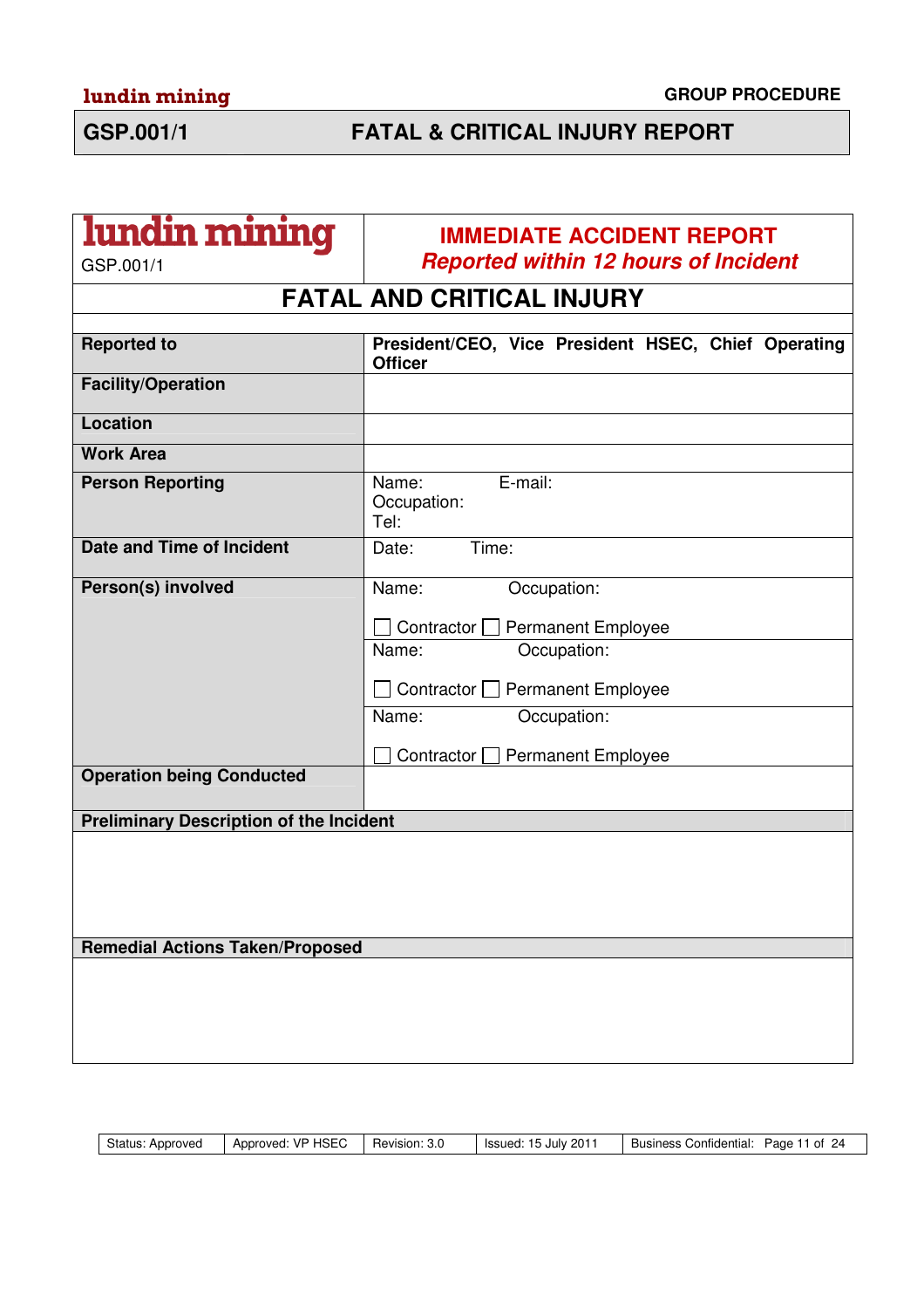# **GSP.001/2 FATAL & CRITICAL INJURY FOLLOW-UP**

| lundin mining                                                  | <b>FOLLOW UP REPORT</b><br><b>Reported within 48 hours</b>                                   |  |  |  |  |
|----------------------------------------------------------------|----------------------------------------------------------------------------------------------|--|--|--|--|
| GSP.001/2<br><b>FATAL AND CRITICAL INJURY</b>                  |                                                                                              |  |  |  |  |
|                                                                |                                                                                              |  |  |  |  |
| $\Box$ No action $\Box$ Action planned $\Box$ Action completed |                                                                                              |  |  |  |  |
| <b>Reported to</b>                                             | President/CEO, Vice President HSEC, Chief Operating<br><b>Officer</b>                        |  |  |  |  |
| <b>Investigated by</b>                                         |                                                                                              |  |  |  |  |
| <b>Position</b>                                                |                                                                                              |  |  |  |  |
| <b>Cause of Incident</b>                                       |                                                                                              |  |  |  |  |
|                                                                |                                                                                              |  |  |  |  |
|                                                                |                                                                                              |  |  |  |  |
|                                                                |                                                                                              |  |  |  |  |
|                                                                | What protection measures were in place at the time of this event? (e.g. Procedures, Physical |  |  |  |  |
| Barriers, PPE etc.)                                            |                                                                                              |  |  |  |  |
|                                                                |                                                                                              |  |  |  |  |
|                                                                |                                                                                              |  |  |  |  |
|                                                                |                                                                                              |  |  |  |  |
|                                                                |                                                                                              |  |  |  |  |
|                                                                |                                                                                              |  |  |  |  |
| <b>Corrective/preventive actions</b>                           |                                                                                              |  |  |  |  |
|                                                                |                                                                                              |  |  |  |  |
|                                                                |                                                                                              |  |  |  |  |
|                                                                |                                                                                              |  |  |  |  |
|                                                                |                                                                                              |  |  |  |  |
|                                                                |                                                                                              |  |  |  |  |
|                                                                |                                                                                              |  |  |  |  |
|                                                                |                                                                                              |  |  |  |  |
| Initial Actions to Address the Cause of Incident               |                                                                                              |  |  |  |  |
|                                                                |                                                                                              |  |  |  |  |
|                                                                |                                                                                              |  |  |  |  |
|                                                                |                                                                                              |  |  |  |  |

| Approved: VP HSEC<br>Issued: 15 July 2011<br>Revision: 3.0<br>Status: Approved | Business Confidential: Page 12 of 24 |
|--------------------------------------------------------------------------------|--------------------------------------|
|--------------------------------------------------------------------------------|--------------------------------------|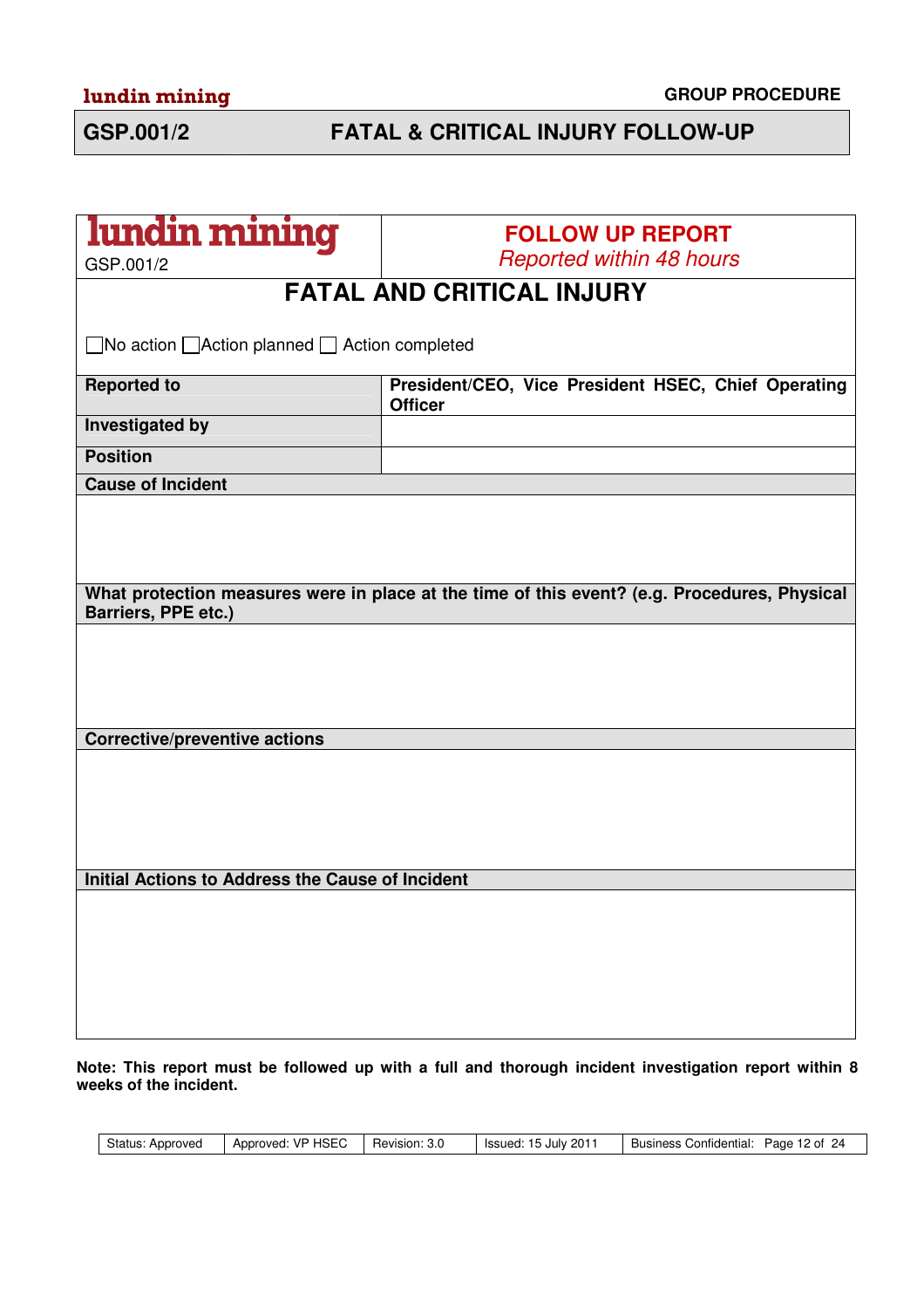# **GSP.001/2 FATAL & CRITICAL INJURY FOLLOW-UP**

| <b>Photos</b> |  |
|---------------|--|
|               |  |
|               |  |
|               |  |
|               |  |
|               |  |
|               |  |
|               |  |
|               |  |
|               |  |
|               |  |
|               |  |
|               |  |
|               |  |
|               |  |
| Picture 1.    |  |
|               |  |
|               |  |
|               |  |
|               |  |
|               |  |
|               |  |
|               |  |
|               |  |
|               |  |
|               |  |
|               |  |
|               |  |
|               |  |
|               |  |
|               |  |
|               |  |
|               |  |
|               |  |
|               |  |
|               |  |
|               |  |
|               |  |
| Picture 2.    |  |
|               |  |

| Status.<br>Approved | <b>VP HSEC</b><br>Approved: | -<br>Revision: 3.0 | 201<br>Issued:<br>, Julv | 24<br>13 of<br><b>Business</b><br>Confidential:<br>Page |
|---------------------|-----------------------------|--------------------|--------------------------|---------------------------------------------------------|
|                     |                             |                    |                          |                                                         |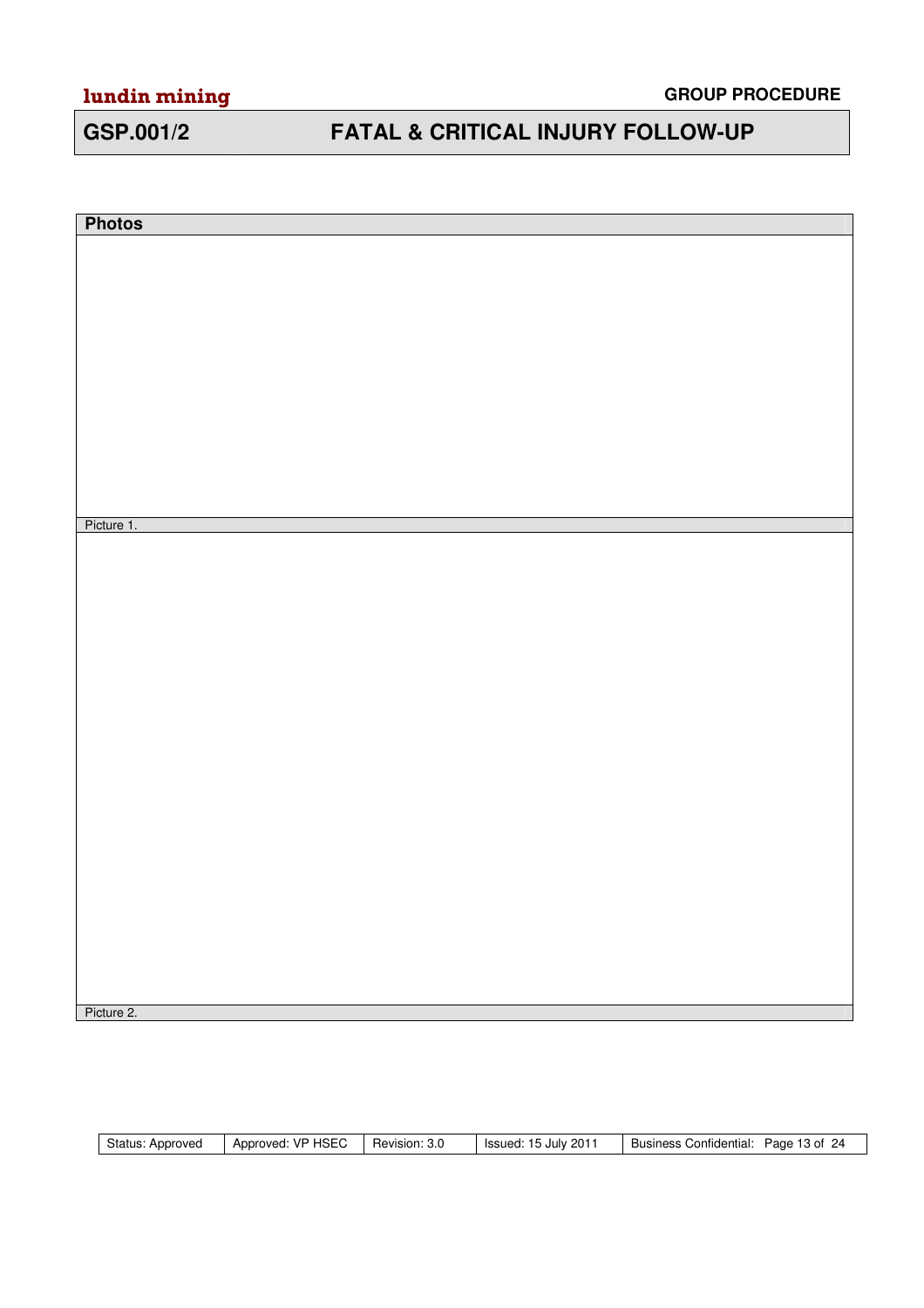# **GSP.001/3 LOST-TIME INCIDENT REPORT**

| lundin mining<br>GSP.001/3 | <b>ACCIDENT REPORT</b><br><b>Reported within 48 hours of the incident</b>                                                   |  |  |  |  |
|----------------------------|-----------------------------------------------------------------------------------------------------------------------------|--|--|--|--|
|                            |                                                                                                                             |  |  |  |  |
| <b>LOST TIME INJURY</b>    |                                                                                                                             |  |  |  |  |
| <b>Reported to</b>         | <b>Vice President HSEC</b>                                                                                                  |  |  |  |  |
| <b>Facility/Operation</b>  |                                                                                                                             |  |  |  |  |
|                            |                                                                                                                             |  |  |  |  |
| Location                   |                                                                                                                             |  |  |  |  |
| <b>Work Area</b>           |                                                                                                                             |  |  |  |  |
| <b>Person Reporting</b>    | E-mail<br>Name<br>Occupation<br>Tel:                                                                                        |  |  |  |  |
| Date and Time of Incident  | Time:<br>Date:                                                                                                              |  |  |  |  |
| Person(s) involved         | Name<br>Occupation<br><b>Permanent Employee</b><br>Contractor $\Box$                                                        |  |  |  |  |
|                            | Name<br>Occupation<br><b>Permanent Employee</b><br>Contractor  <br>Name<br>Occupation                                       |  |  |  |  |
|                            | Contractor □ Permanent Employee                                                                                             |  |  |  |  |
| repairs, time-off etc.)    | Extent of injury, damage, loss or exposure (Include loss of production, Investigation time,                                 |  |  |  |  |
|                            |                                                                                                                             |  |  |  |  |
|                            |                                                                                                                             |  |  |  |  |
|                            |                                                                                                                             |  |  |  |  |
|                            |                                                                                                                             |  |  |  |  |
|                            |                                                                                                                             |  |  |  |  |
|                            |                                                                                                                             |  |  |  |  |
|                            |                                                                                                                             |  |  |  |  |
|                            |                                                                                                                             |  |  |  |  |
|                            |                                                                                                                             |  |  |  |  |
|                            |                                                                                                                             |  |  |  |  |
|                            |                                                                                                                             |  |  |  |  |
|                            |                                                                                                                             |  |  |  |  |
| <b>Type of Incident</b>    | ]Fall of Ground □ Moving Machinery □ Fall to lower level<br>Slip/Trip □ Pinched/Hit by object □ Chemical/Gas/Fumes<br>Other |  |  |  |  |
|                            |                                                                                                                             |  |  |  |  |

|--|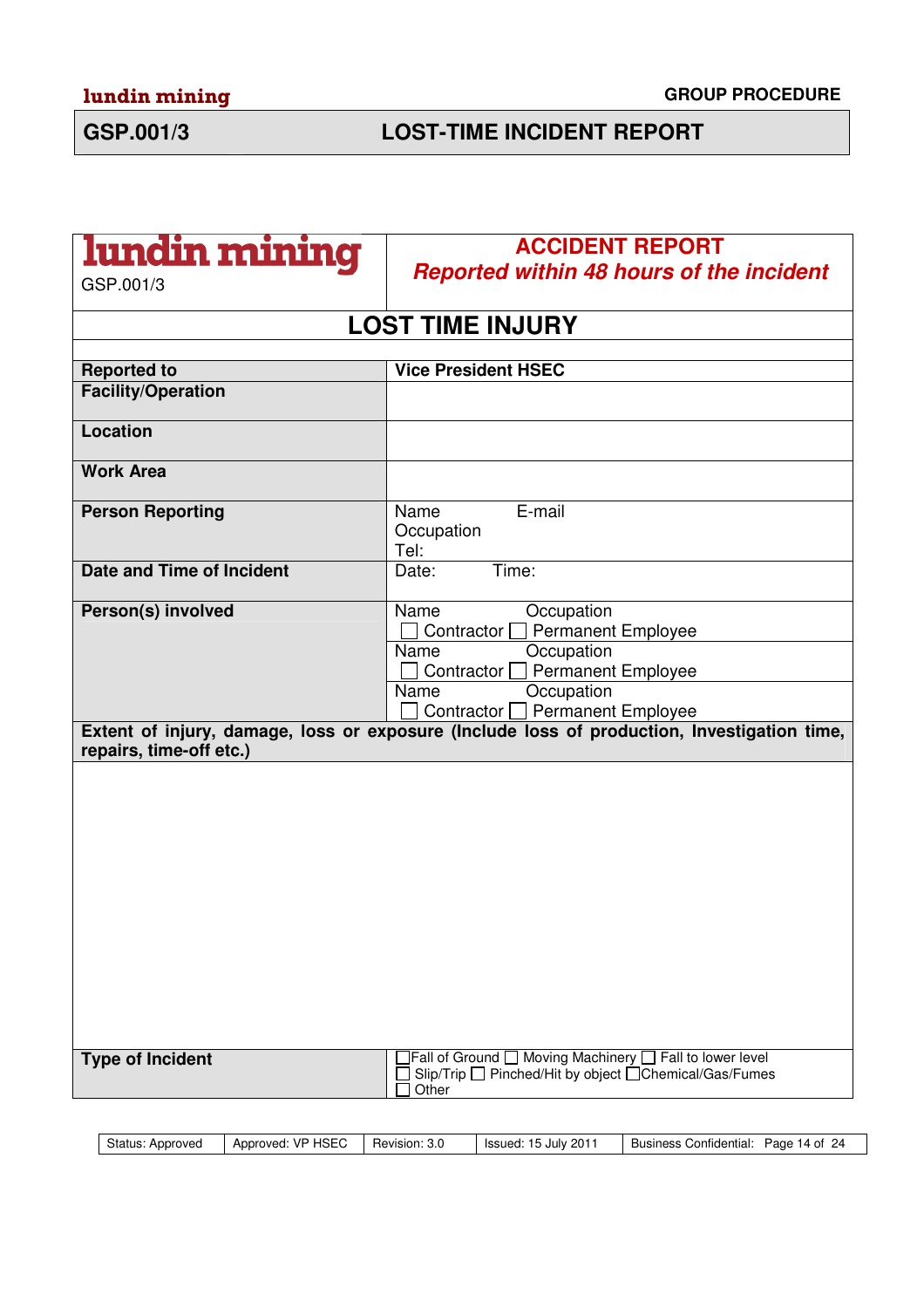## **GSP.001/3 LOST-TIME INCIDENT REPORT**

**Operation being Conducted**

**Description of the Incident**

**What protection measures were in place at the time of this event (e.g. Procedures, Physical Barriers, PPE etc.)**

**Remedial Actions Taken/Proposed**

| Approved: VP HSEC<br>Issued: 15 July 2011<br>Business Confidential: Page 15 of 24<br>Revision: 3.0<br>Status: Approved |  |
|------------------------------------------------------------------------------------------------------------------------|--|
|------------------------------------------------------------------------------------------------------------------------|--|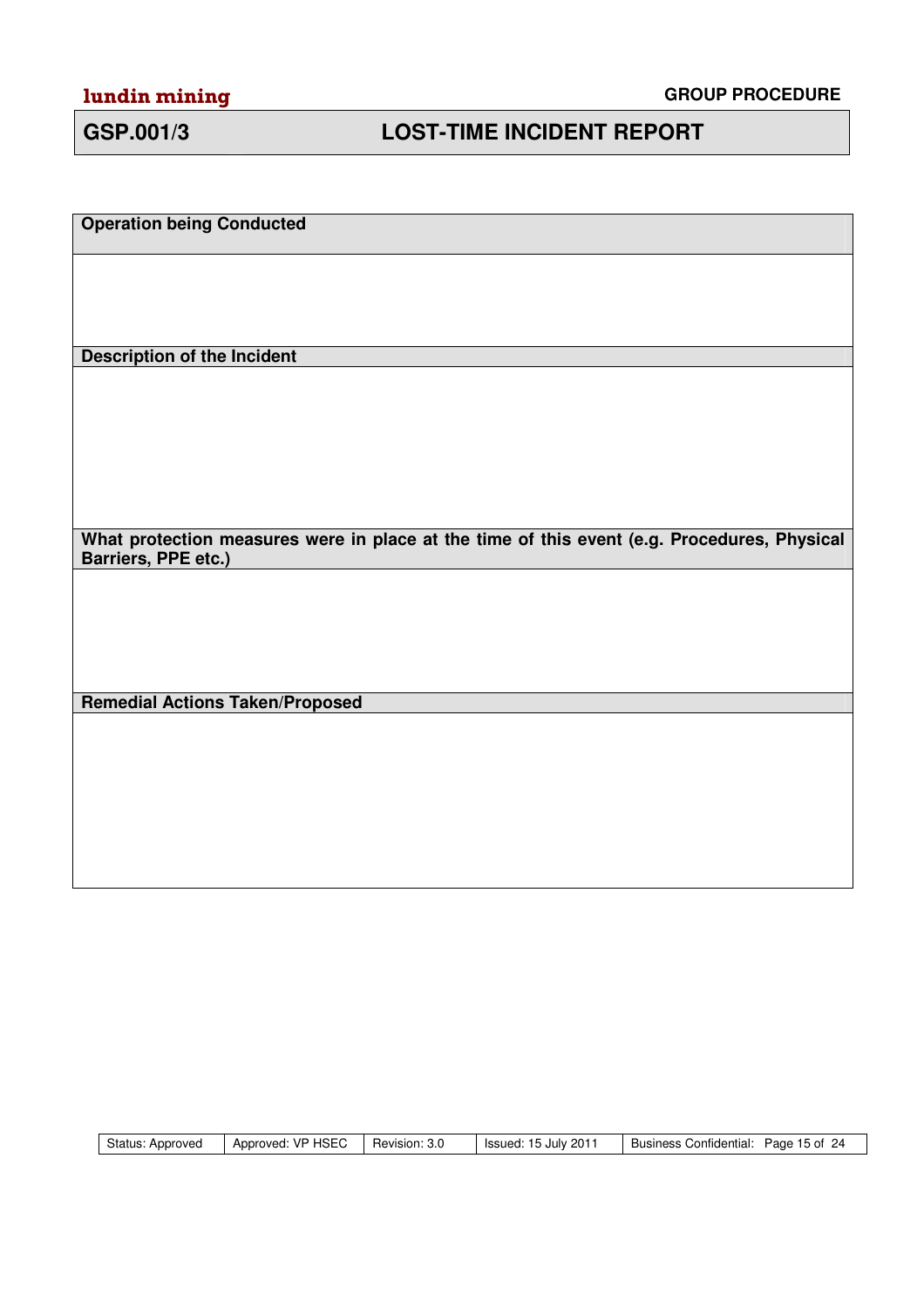# **GSP.001/4 ENVIRONMENTAL INCIDENT REPORT**

| lundin mining                             | <b>IMMEDIATE INCIDENT REPORT</b>                                      |  |  |  |  |  |
|-------------------------------------------|-----------------------------------------------------------------------|--|--|--|--|--|
| GSP.001/4                                 | <b>Reported within 12 hours of Incident</b>                           |  |  |  |  |  |
| SIGNIFICANT ENVIRONMENTAL INCIDENT*       |                                                                       |  |  |  |  |  |
|                                           |                                                                       |  |  |  |  |  |
| <b>Reported to</b>                        | President/CEO, Vice President HSEC, Chief Operating<br><b>Officer</b> |  |  |  |  |  |
| <b>Facility/Operation</b>                 |                                                                       |  |  |  |  |  |
| <b>Specific Location</b>                  |                                                                       |  |  |  |  |  |
| <b>Person reporting</b>                   | E-mail:<br>Name:<br>Occupation:<br>Tel:                               |  |  |  |  |  |
| Date and Time of Incident                 | Date:<br>Time:                                                        |  |  |  |  |  |
| <b>Type of Incident</b>                   |                                                                       |  |  |  |  |  |
| Preliminary description of the incident   |                                                                       |  |  |  |  |  |
| <b>Immediate Actions to Reduce Impact</b> |                                                                       |  |  |  |  |  |
|                                           |                                                                       |  |  |  |  |  |
|                                           |                                                                       |  |  |  |  |  |

**\* - Incident that, is or has the potential to be, a Level III, Level IV or Level V incident.**

| Approved: VP HSEC   Revision: 3.0 | Status: Approved |  |  | Issued: 15 July 2011 | Business Confidential: Page 16 of 24 |
|-----------------------------------|------------------|--|--|----------------------|--------------------------------------|
|-----------------------------------|------------------|--|--|----------------------|--------------------------------------|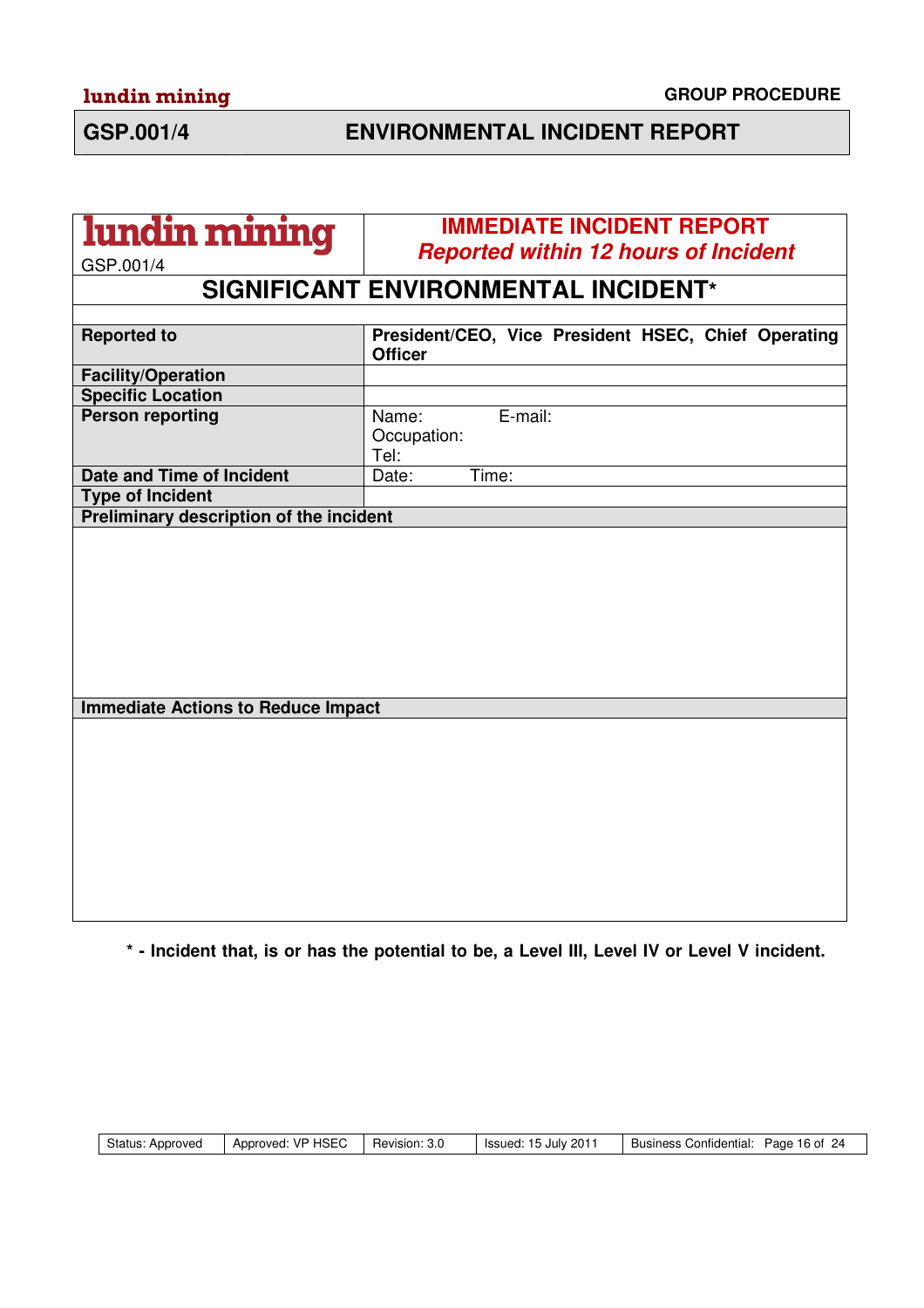# **GSP.001/5 ENVIRONMENTAL INCIDENT FOLLOW-UP**

| lundin mining                        |                                                                       |  |  |  |  |  |
|--------------------------------------|-----------------------------------------------------------------------|--|--|--|--|--|
| <b>FOLLOW UP REPORT</b>              |                                                                       |  |  |  |  |  |
| GS. P001/5                           | reported within 48 hours                                              |  |  |  |  |  |
| SIGNIFICANT ENVIRONMENTAL INCIDENT   |                                                                       |  |  |  |  |  |
|                                      |                                                                       |  |  |  |  |  |
| <b>Reported to</b>                   | President/CEO, Vice President HSEC, Chief Operating<br><b>Officer</b> |  |  |  |  |  |
| <b>Facility/Operation</b>            |                                                                       |  |  |  |  |  |
| <b>Specific Location</b>             |                                                                       |  |  |  |  |  |
| <b>Person Reporting</b>              | E-mail:<br>Name:<br>Occupation:<br>Tel:                               |  |  |  |  |  |
| <b>Date and Time</b>                 | Date:<br>Time:                                                        |  |  |  |  |  |
| <b>Incident Classification</b>       | Level IV □ Level V<br>Level III                                       |  |  |  |  |  |
| <b>Description of the Incident</b>   |                                                                       |  |  |  |  |  |
| <b>Environmental Impact Caused</b>   |                                                                       |  |  |  |  |  |
| Public/regulatory concern or action  |                                                                       |  |  |  |  |  |
| Remedial actions taken/proposed      |                                                                       |  |  |  |  |  |
|                                      |                                                                       |  |  |  |  |  |
| <b>Actions to prevent recurrence</b> |                                                                       |  |  |  |  |  |
|                                      |                                                                       |  |  |  |  |  |

| Status:<br>Approved | Approved: VP HSEC | Revision: 3.0 | 201<br>lssued: 15 July : | -24<br>Business Confidential:<br>7 of l<br>Page 1 |
|---------------------|-------------------|---------------|--------------------------|---------------------------------------------------|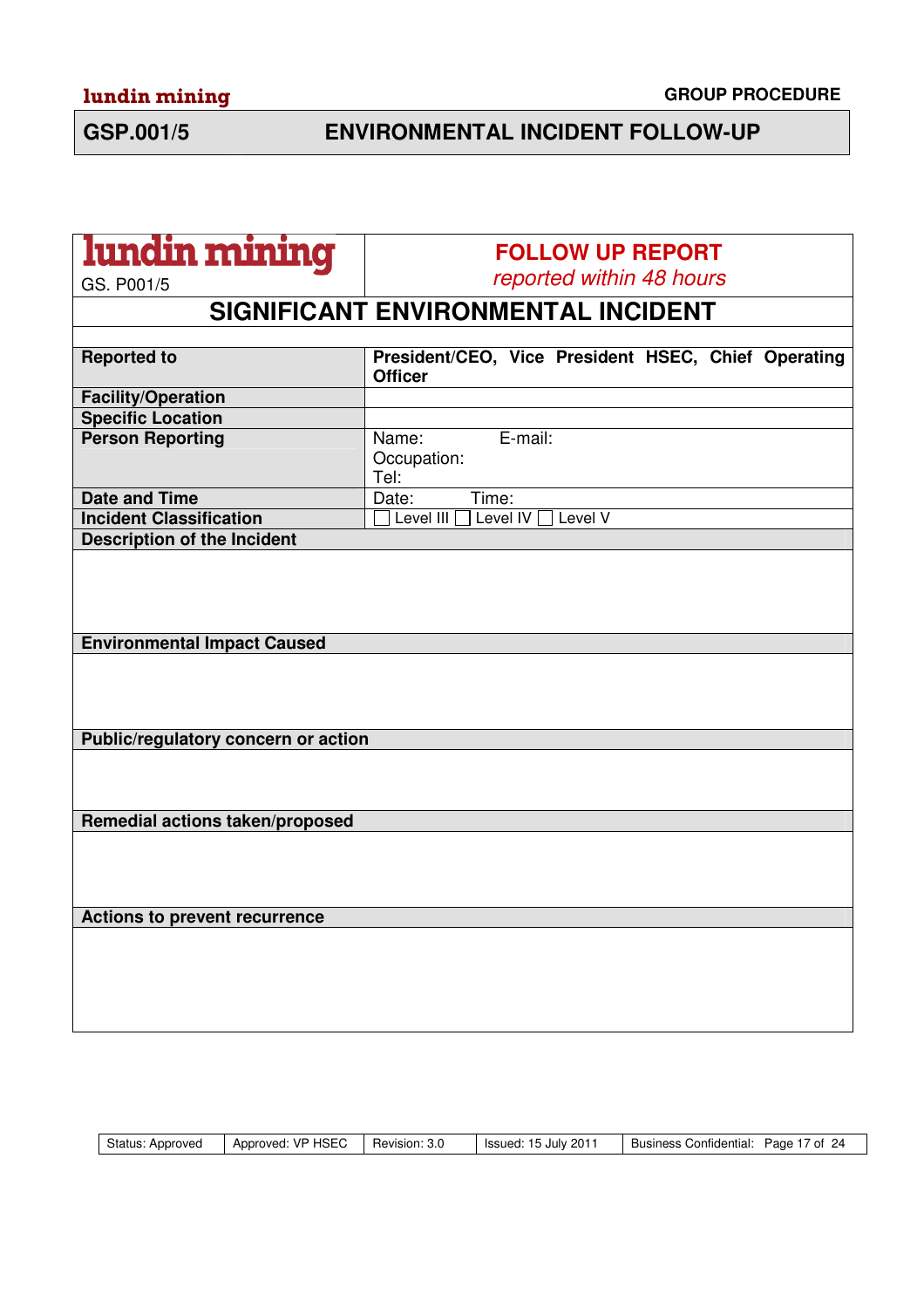## **GSP.001/5 ENVIRONMENTAL INCIDENT FOLLOW-UP**

| <b>Photos</b>    |                   |               |                      |                                      |  |
|------------------|-------------------|---------------|----------------------|--------------------------------------|--|
|                  |                   |               |                      |                                      |  |
|                  |                   |               |                      |                                      |  |
|                  |                   |               |                      |                                      |  |
|                  |                   |               |                      |                                      |  |
|                  |                   |               |                      |                                      |  |
|                  |                   |               |                      |                                      |  |
|                  |                   |               |                      |                                      |  |
|                  |                   |               |                      |                                      |  |
|                  |                   |               |                      |                                      |  |
|                  |                   |               |                      |                                      |  |
|                  |                   |               |                      |                                      |  |
|                  |                   |               |                      |                                      |  |
|                  |                   |               |                      |                                      |  |
|                  |                   |               |                      |                                      |  |
|                  |                   |               |                      |                                      |  |
|                  |                   |               |                      |                                      |  |
| Picture 1.       |                   |               |                      |                                      |  |
|                  |                   |               |                      |                                      |  |
|                  |                   |               |                      |                                      |  |
|                  |                   |               |                      |                                      |  |
|                  |                   |               |                      |                                      |  |
|                  |                   |               |                      |                                      |  |
|                  |                   |               |                      |                                      |  |
|                  |                   |               |                      |                                      |  |
|                  |                   |               |                      |                                      |  |
|                  |                   |               |                      |                                      |  |
|                  |                   |               |                      |                                      |  |
|                  |                   |               |                      |                                      |  |
|                  |                   |               |                      |                                      |  |
|                  |                   |               |                      |                                      |  |
|                  |                   |               |                      |                                      |  |
|                  |                   |               |                      |                                      |  |
|                  |                   |               |                      |                                      |  |
|                  |                   |               |                      |                                      |  |
|                  |                   |               |                      |                                      |  |
| Picture 2.       |                   |               |                      |                                      |  |
|                  |                   |               |                      |                                      |  |
| Status: Approved | Approved: VP HSEC | Revision: 3.0 | Issued: 15 July 2011 | Business Confidential: Page 18 of 24 |  |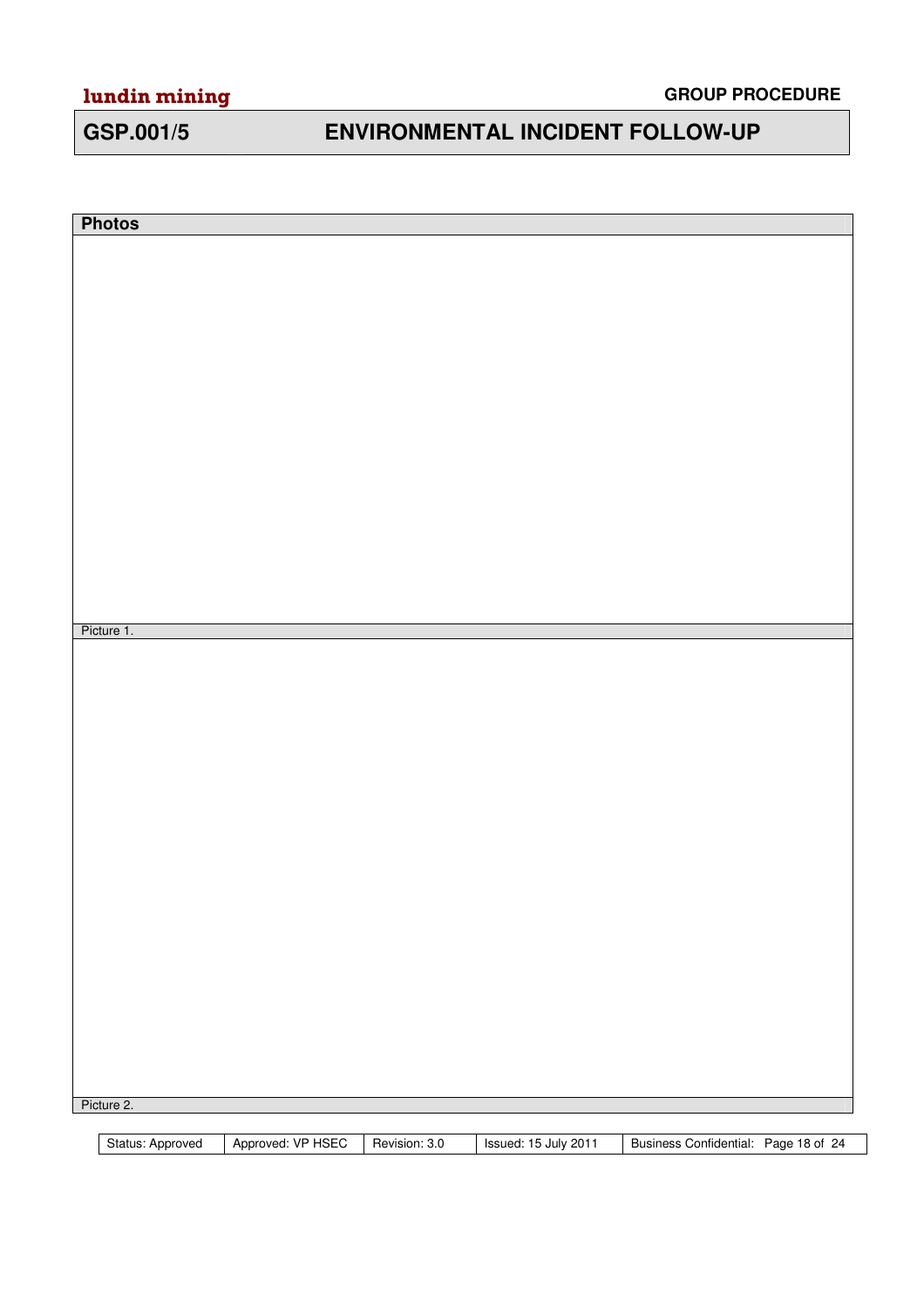## **GSP.001/6 MONTHLY SAFETY STATISTICS REPORT**

| lundin mining<br>GSP.001/6                         | <b>MONTHLY REPORT</b><br>Reported by the 7 <sup>th</sup> working day of the<br>month following the reporting period |             |       |  |  |
|----------------------------------------------------|---------------------------------------------------------------------------------------------------------------------|-------------|-------|--|--|
| <b>SAFETY STATISTICS</b>                           |                                                                                                                     |             |       |  |  |
| <b>Reported to</b>                                 | <b>Vice President HSEC</b>                                                                                          |             |       |  |  |
| <b>Facility/Operation</b>                          |                                                                                                                     |             |       |  |  |
| <b>Reporting Person</b>                            | Name:                                                                                                               |             |       |  |  |
|                                                    | Title:                                                                                                              |             |       |  |  |
| <b>Number of Occupational</b><br><b>Fatalities</b> | <b>LMC Employees:</b><br>Surface                                                                                    | Underground | Total |  |  |
|                                                    | <b>Contractors:</b>                                                                                                 |             |       |  |  |
|                                                    | Surface                                                                                                             | Underground | Total |  |  |
| <b>Number of Lost Time Incidents</b>               | <b>LMC Employees:</b>                                                                                               |             |       |  |  |
|                                                    | Surface                                                                                                             | Underground | Total |  |  |
|                                                    | <b>Contractors:</b><br>Surface                                                                                      | Underground | Total |  |  |
| <b>Number of Critical Injuries</b>                 | <b>LMC Employees:</b>                                                                                               |             |       |  |  |
|                                                    | Surface                                                                                                             | Underground | Total |  |  |
|                                                    | <b>Contractors:</b><br>Surface                                                                                      | Underground | Total |  |  |
| <b>Number of Disabling Injuries</b>                | <b>LMC Employees:</b><br>Surface                                                                                    | Underground | Total |  |  |
|                                                    | <b>Contractors:</b><br>Surface                                                                                      | Underground | Total |  |  |
| <b>Number of Medical Aid Cases</b>                 | <b>LMC Employees:</b><br>Surface                                                                                    | Underground | Total |  |  |
|                                                    |                                                                                                                     |             |       |  |  |
|                                                    | <b>Contractors:</b><br>Surface                                                                                      | Underground | Total |  |  |

| Status: Approved | Approved: VP HSEC   Revision: 3.0 | Issued: 15 July 2011 | Business Confidential: Page 19 of 24 |
|------------------|-----------------------------------|----------------------|--------------------------------------|
|                  |                                   |                      |                                      |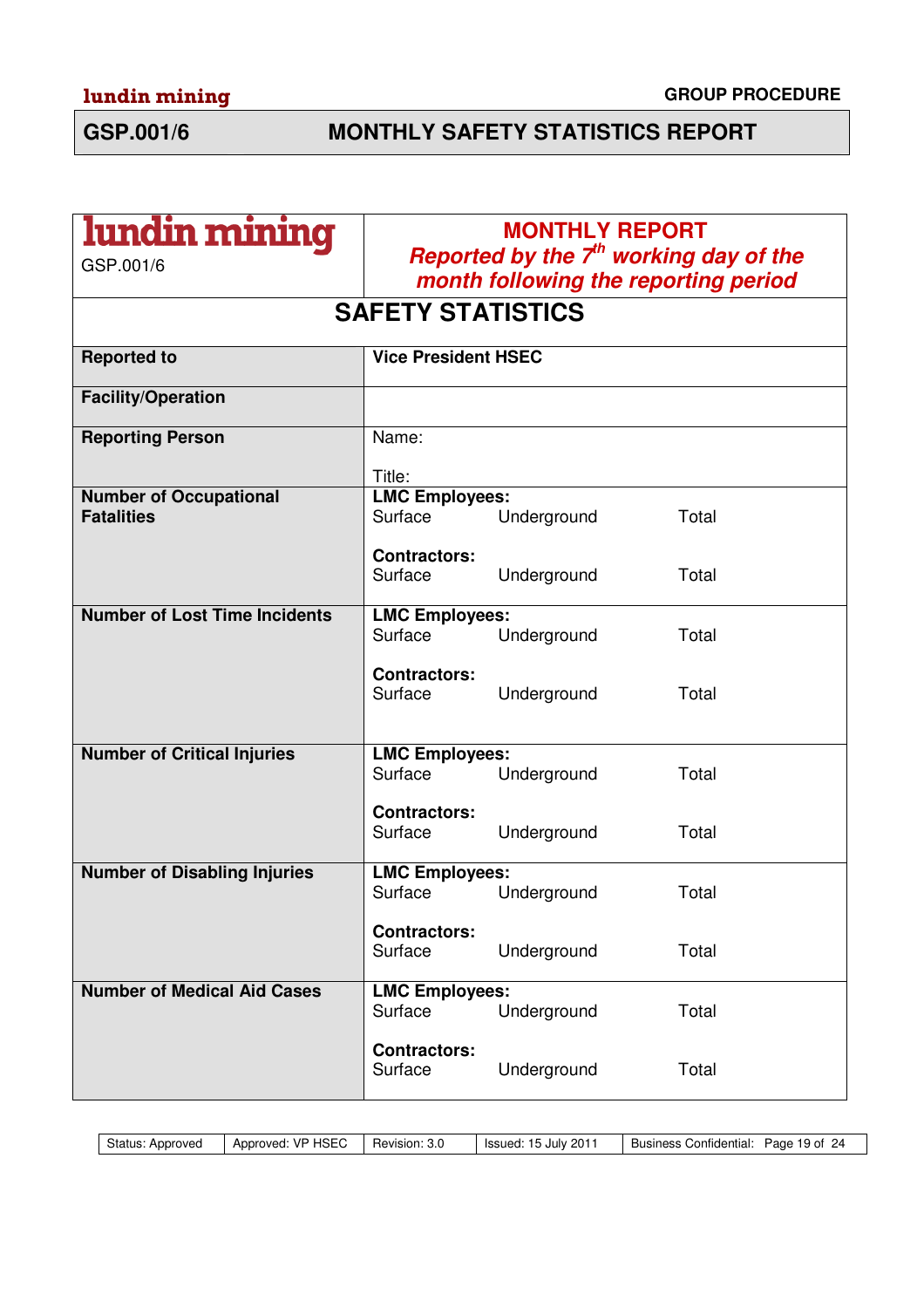# lundin mining **GROUP PROCEDURE**

## **GSP.001/6 MONTHLY SAFETY STATISTICS REPORT**

| <b>Number of First Aid Cases</b><br><b>LMC Employees:</b><br>Total<br>Surface<br>Underground<br><b>Contractors:</b><br>Surface<br>Underground<br>Total<br><b>Working Hours During Reporting</b><br><b>LMC Employees:</b><br>Total<br><b>Period</b><br>Surface<br>Underground<br><b>Contractors:</b><br>Total<br>Surface<br>Underground                                                                                                                                                                        |  |
|---------------------------------------------------------------------------------------------------------------------------------------------------------------------------------------------------------------------------------------------------------------------------------------------------------------------------------------------------------------------------------------------------------------------------------------------------------------------------------------------------------------|--|
|                                                                                                                                                                                                                                                                                                                                                                                                                                                                                                               |  |
|                                                                                                                                                                                                                                                                                                                                                                                                                                                                                                               |  |
|                                                                                                                                                                                                                                                                                                                                                                                                                                                                                                               |  |
|                                                                                                                                                                                                                                                                                                                                                                                                                                                                                                               |  |
|                                                                                                                                                                                                                                                                                                                                                                                                                                                                                                               |  |
| <b>TOTAL HOURS FOR SITE:</b>                                                                                                                                                                                                                                                                                                                                                                                                                                                                                  |  |
| Surface<br>Total<br>Underground                                                                                                                                                                                                                                                                                                                                                                                                                                                                               |  |
|                                                                                                                                                                                                                                                                                                                                                                                                                                                                                                               |  |
| Provide a brief description of<br>each Lost Time Incident<br>[Note, include:<br>Date and time of incident,<br><b>Whether LMC or Contractor</b><br>$\bullet$<br>employee was involved,<br>Work being undertaken,<br>$\bullet$<br>What caused injury,<br>$\bullet$<br>Location where accident<br>$\bullet$<br>occurred<br>Nature/severity of injury<br>$\bullet$<br>Form of investigation carried out<br>$\bullet$<br><b>Basic cause of accident</b><br>$\bullet$<br>Follow up/Corrective actions]<br>$\bullet$ |  |

| Status: Approved | Approved: VP HSEC   Revision: 3.0 | Issued: 15 July 2011 | Business Confidential: Page 20 of 24 |
|------------------|-----------------------------------|----------------------|--------------------------------------|
|                  |                                   |                      |                                      |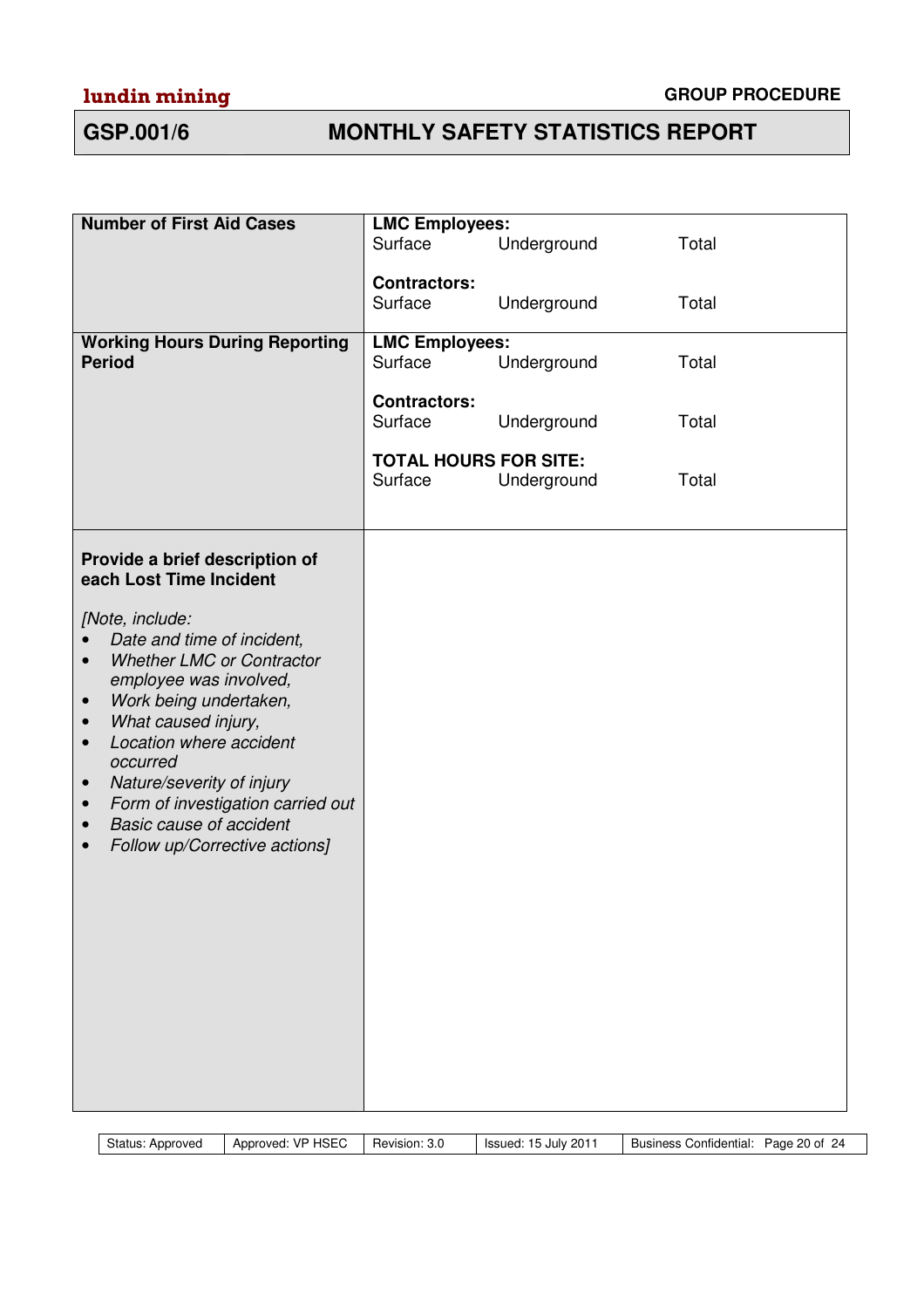## **GSP.001/7 ENVIRONMENTAL MONTHLY REPORT**

| lundin mining                                                                                                                                                                                                                                                   | <b>MONTHLY REPORT</b><br>Reported by the $7th$ working day of the |  |  |  |  |
|-----------------------------------------------------------------------------------------------------------------------------------------------------------------------------------------------------------------------------------------------------------------|-------------------------------------------------------------------|--|--|--|--|
| GSP.001/7                                                                                                                                                                                                                                                       | month following the reporting period                              |  |  |  |  |
| <b>ENVIRONMENTAL INCIDENTS</b>                                                                                                                                                                                                                                  |                                                                   |  |  |  |  |
|                                                                                                                                                                                                                                                                 |                                                                   |  |  |  |  |
| <b>Reported to</b>                                                                                                                                                                                                                                              | <b>Vice President HSEC</b>                                        |  |  |  |  |
| <b>Facility/Operation</b>                                                                                                                                                                                                                                       |                                                                   |  |  |  |  |
| <b>Person Reporting</b>                                                                                                                                                                                                                                         | Name:<br>Occupation:                                              |  |  |  |  |
| <b>Number of Level III Incidents</b>                                                                                                                                                                                                                            |                                                                   |  |  |  |  |
| <b>Number of Level IV Incidents</b>                                                                                                                                                                                                                             |                                                                   |  |  |  |  |
| <b>Number of Level V Incidents</b>                                                                                                                                                                                                                              |                                                                   |  |  |  |  |
| Brief description of each Level III,<br>IV or V incident.<br>[Note include:<br>Date and time of incident,<br>Type of incident and materials<br>involved,<br>Location where incident occurred,<br>$\bullet$<br>Cause of incident<br>Likely environmental impact] |                                                                   |  |  |  |  |

| Status: Approved | Approved: VP HSEC | Revision: 3.0 | Issued: 15 July 2011 | <b>Business Confidential:</b><br>Page 21 of 24 |
|------------------|-------------------|---------------|----------------------|------------------------------------------------|
|                  |                   |               |                      |                                                |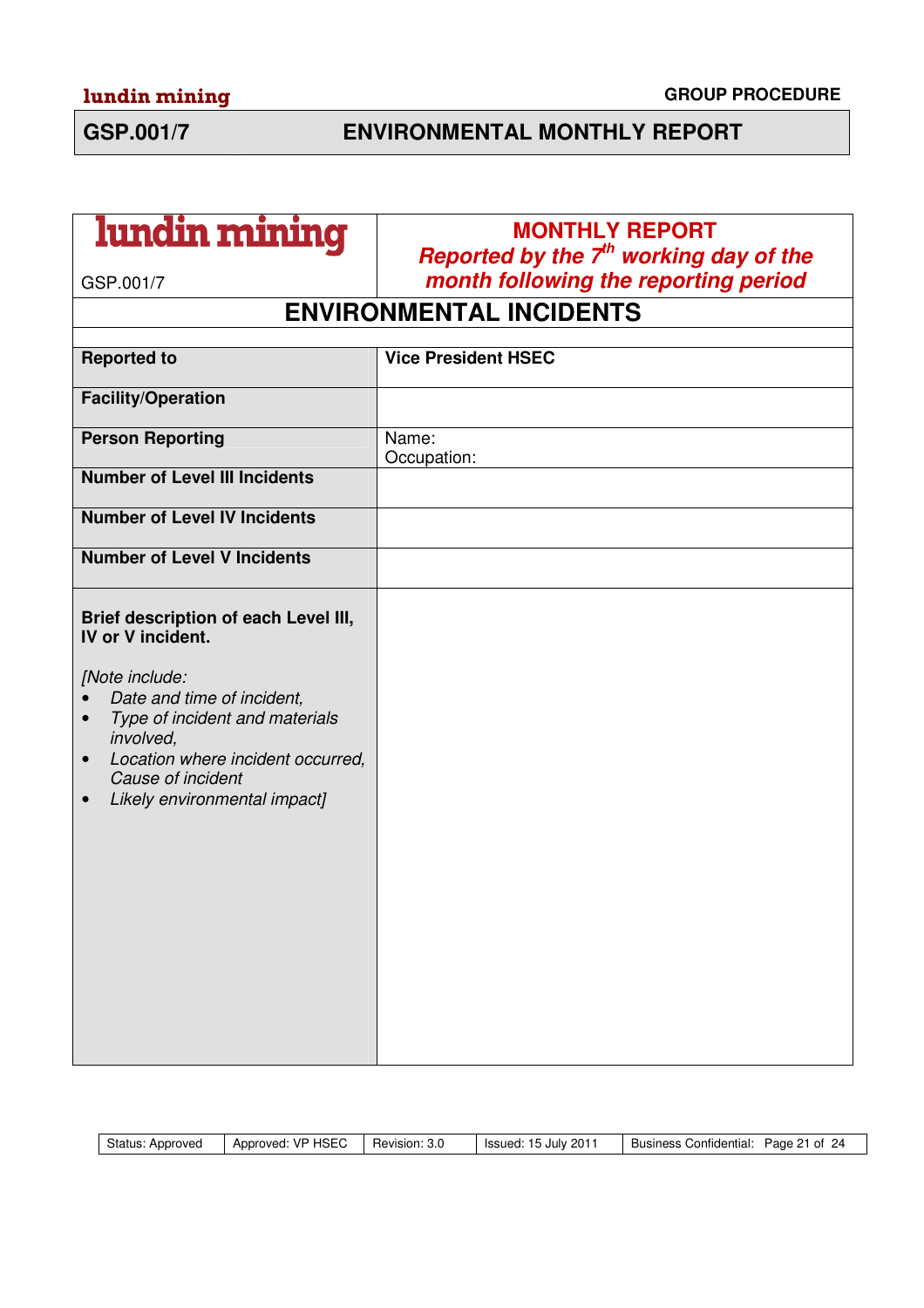## **GSP.001/8 HSEC QUARTERLY REPORT**

| lundin mining                                                                                                                                                                                                                                                                                                                                                                                                                                                                |                   |       | Reported by the 10 <sup>th</sup> working day of the month | <b>QUARTERLY REPORT</b>              |  |
|------------------------------------------------------------------------------------------------------------------------------------------------------------------------------------------------------------------------------------------------------------------------------------------------------------------------------------------------------------------------------------------------------------------------------------------------------------------------------|-------------------|-------|-----------------------------------------------------------|--------------------------------------|--|
| GSP.001/8                                                                                                                                                                                                                                                                                                                                                                                                                                                                    |                   |       | following the reporting period                            |                                      |  |
| <b>HSEC Performance Information</b>                                                                                                                                                                                                                                                                                                                                                                                                                                          |                   |       |                                                           |                                      |  |
|                                                                                                                                                                                                                                                                                                                                                                                                                                                                              |                   |       |                                                           |                                      |  |
| <b>Reported to</b>                                                                                                                                                                                                                                                                                                                                                                                                                                                           |                   |       | <b>Vice President HSEC</b>                                |                                      |  |
| <b>Facility/Operation</b>                                                                                                                                                                                                                                                                                                                                                                                                                                                    |                   |       |                                                           |                                      |  |
| <b>Person Reporting</b>                                                                                                                                                                                                                                                                                                                                                                                                                                                      |                   | Name: |                                                           |                                      |  |
| 1. Quarterly Reporting<br>The following information is required to be reported each Quarter in addition to the data provided in monthly<br>Safety Statistics and Environmental Incident Reports.                                                                                                                                                                                                                                                                             |                   |       |                                                           |                                      |  |
| 2.1 Occupational Health*<br>New cases of Occupational disease<br>identified and/or reported to regulatory<br>authorities in the Quarter.                                                                                                                                                                                                                                                                                                                                     |                   |       |                                                           |                                      |  |
| 2.2 Occupational Exposure*<br>Significant occupational exposures during<br>the quarter (exposures $> 0.5$ OEL).<br>[Note: include information on nature of<br>exposure, number of employees exposed,<br>current control measures (including the use<br>of ppe) and planned control measures].                                                                                                                                                                                |                   |       |                                                           |                                      |  |
| 3<br><b>Radiation Exposure*</b><br>Where radiation exposure is a concern (e.g.<br>high concentrations of<br>radon<br>underground<br>workings<br>then<br>information on:<br>Number of employees involved in a<br>$\bullet$<br>radiation exposure assessment program<br>(number of badges issued)<br>Number of incidents involving exposure<br>$\bullet$<br>above the regulated dose<br>Actions taken to reduce exposure where<br>$\bullet$<br>the regulated dose is exceeded. | gas in<br>provide |       |                                                           |                                      |  |
| 4.1 Environmental Information*<br>Provide information on:<br>Permits not yet received but required for<br>operations<br>Prosecutions incurred during the quarter<br>$\bullet$<br>and pending court cases                                                                                                                                                                                                                                                                     |                   |       |                                                           |                                      |  |
| Status: Approved<br>Approved: VP HSEC                                                                                                                                                                                                                                                                                                                                                                                                                                        | Revision: 3.0     |       | Issued: 15 July 2011                                      | Business Confidential: Page 22 of 24 |  |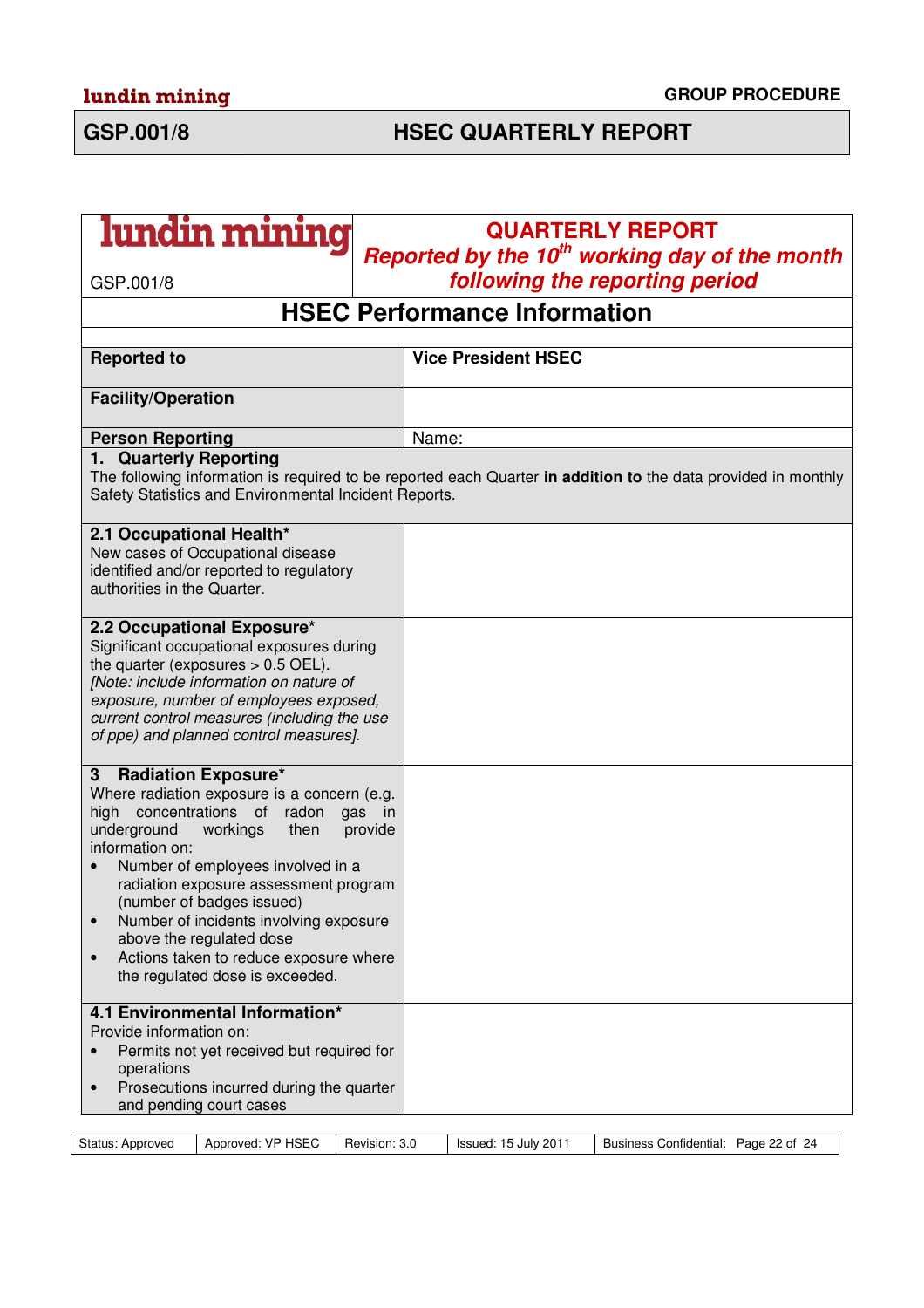# lundin mining **GROUP PROCEDURE**

## **GSP.001/8 HSEC QUARTERLY REPORT**

| Cost of fines and penalties levied in the<br>$\bullet$<br>Quarter<br>Description of remedial actions carried<br>out in Quarter.<br>Total incident remediation costs<br>$\bullet$<br>expended in the Quarter<br>Number and nature of Community<br>$\bullet$<br>Complaints<br>4.2 Emissions*<br>Provide information on emissions to air,<br>water and land where permit requirements<br>are exceeded.                                                                                                                                                                                                                                                                             |  |
|---------------------------------------------------------------------------------------------------------------------------------------------------------------------------------------------------------------------------------------------------------------------------------------------------------------------------------------------------------------------------------------------------------------------------------------------------------------------------------------------------------------------------------------------------------------------------------------------------------------------------------------------------------------------------------|--|
| 5. HSEC Management System<br>Provide information on any significant areas<br>of non-conformance to the LMC Safety and<br>Health and Environmental Policies and<br>Standards and plans to achieve compliance.                                                                                                                                                                                                                                                                                                                                                                                                                                                                    |  |
| <b>6. Lessons Learned</b><br>Provide any other information which may be<br>of value to other operations in identifying<br>potential problem areas, especially incidents<br>that had the potential for damage and/or<br>injury.                                                                                                                                                                                                                                                                                                                                                                                                                                                  |  |
| 7. Achievements in Excellence<br>LMC Sites are encouraged to report<br>significant achievements in safety, health<br>and environment. [Note: These<br>achievements may include:<br>Long periods and/or significant<br>milestones without lost time accidents.<br>New HSEC programs and initiatives.<br>New technology, equipment or practices<br>$\bullet$<br>to reduce accidents and occupational<br>illnesses, or environmental releases.<br>Significant worker training<br>achievements<br>Awards from other organizations.<br>Research programs the Site is involved<br>in resulting in advances in HSEC<br>management.<br>Excellence in community outreach<br>activities]. |  |

[**\***Attach Reports as appropriate]

|  | Status: Approved | Approved: VP HSEC   Revision: 3.0 |  | Issued: 15 July 2011 | Business Confidential: Page 23 of 24 |
|--|------------------|-----------------------------------|--|----------------------|--------------------------------------|
|--|------------------|-----------------------------------|--|----------------------|--------------------------------------|